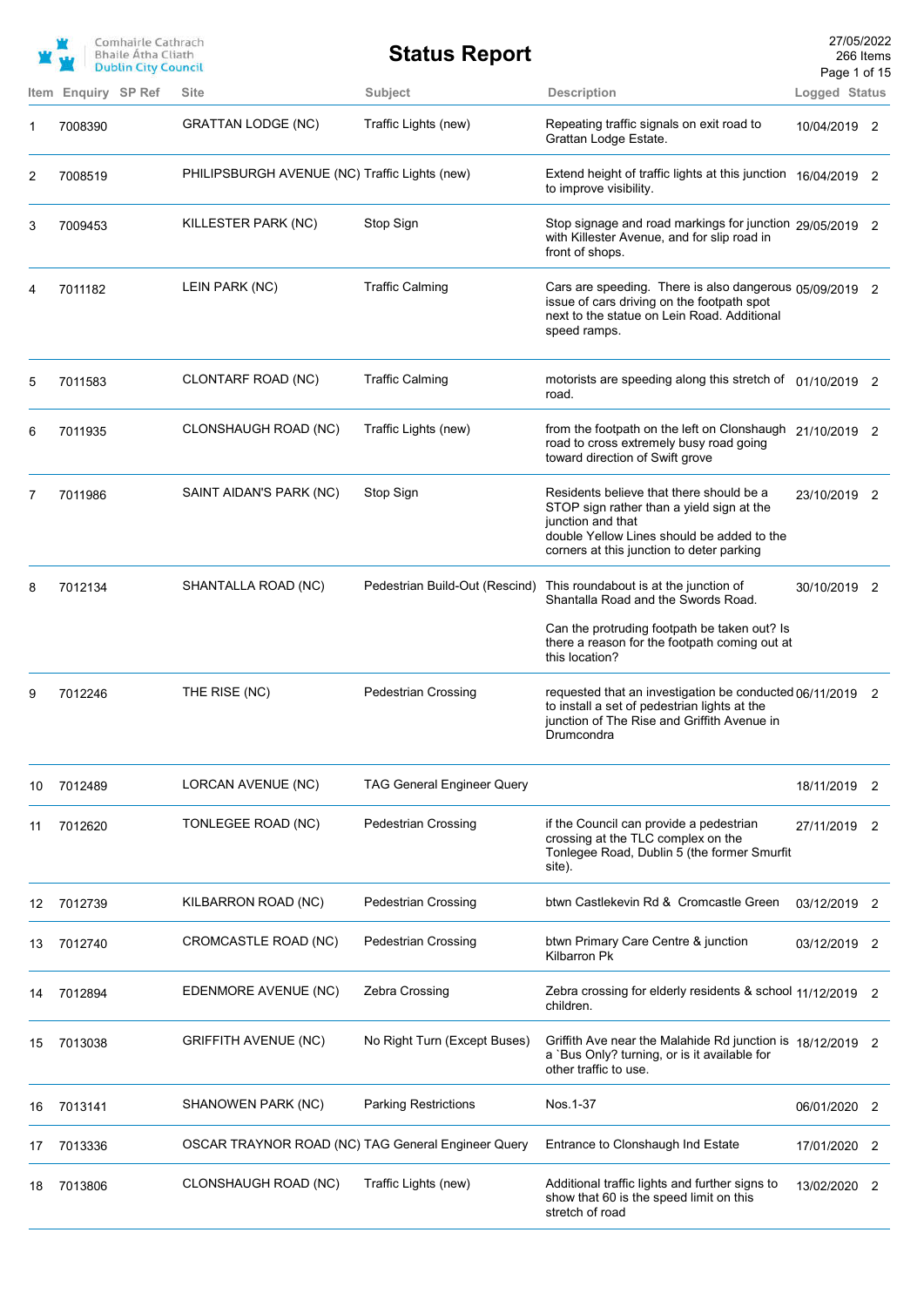|    |                     | Comhairle Cathrach<br><b>Bhaile Átha Cliath</b><br><b>Dublin City Council</b> |                                                          | <b>Status Report</b>                                    |                                                                                                                                                                                                                               | 27/05/2022<br>Page 2 of 15 | 266 Items                  |
|----|---------------------|-------------------------------------------------------------------------------|----------------------------------------------------------|---------------------------------------------------------|-------------------------------------------------------------------------------------------------------------------------------------------------------------------------------------------------------------------------------|----------------------------|----------------------------|
|    | Item Enquiry SP Ref |                                                                               | <b>Site</b>                                              | <b>Subject</b>                                          | <b>Description</b>                                                                                                                                                                                                            | Logged Status              |                            |
| 19 | 7013939             |                                                                               | THORNVILLE AVENUE (NC)                                   | <b>TAG General Engineer Query</b>                       | When a motorist is coming from Thornville<br>Avenue direction that they cannot see what<br>is coming from the left as their view is totally<br>obstructed. Can this be eaxamined.                                             | 20/02/2020 2               |                            |
| 20 | 7014040             |                                                                               | CARNDONAGH PARK (NC)                                     | <b>TAG General Engineer Query</b>                       | removal of island to allow wheelchair user to 27/02/2020 2<br>move more freely                                                                                                                                                |                            |                            |
| 21 | 7014271             |                                                                               | ADARE PARK (NC)                                          | <b>Traffic Calming</b>                                  | along the road                                                                                                                                                                                                                | 09/03/2020 2               |                            |
| 22 | 7014370             |                                                                               | <b>GRATTAN LODGE (NC)</b>                                | <b>TAG General Engineer Query</b>                       | Request to remove section of green, to<br>provide turning area for bin trucks and<br>emergency vehicles.                                                                                                                      | 13/03/2020 2               |                            |
| 23 | 7014560             |                                                                               | ELM ROAD (NC)                                            | <b>Parking Restrictions</b>                             | to enable Library Van to park Q9 NCAC<br>April 2020                                                                                                                                                                           | 14/04/2020 2               |                            |
| 24 | 7015219             |                                                                               | SAINT AIDAN'S PARK ROAD<br>(NC)                          | <b>TAG General Engineer Query</b>                       | on the road                                                                                                                                                                                                                   | 10/06/2020 2               |                            |
| 25 | 7015883             |                                                                               | CLONTARF ROAD (NC)                                       | <b>Traffic Calming</b>                                  | the exit from St. Anthonys Church Carpark<br>onto the Clontarf Road is quite dangerous.                                                                                                                                       | 06/07/2020 2               |                            |
| 26 | 7016197             |                                                                               | SHANOWEN AVENUE (NC)                                     | <b>Traffic Calming</b>                                  | Speed ramps, or other measures,                                                                                                                                                                                               | 05/08/2020 2               |                            |
| 27 | 7016479             |                                                                               | GRANGE ABBEY ROAD (NC)                                   | <b>Traffic Calming</b>                                  | Children at play signs, traffic calmimg                                                                                                                                                                                       | 21/08/2020 2               |                            |
| 28 | 7016488             |                                                                               | <b>GRIFFITH AVENUE (NC)</b>                              | <b>TAG General Engineer Query</b>                       | concern about the new pedestrian traffic light 24/08/2020 2<br>that has just been installed at the junction of<br>Griffith Ave and Philipsburgh Ave.                                                                          |                            |                            |
| 29 | 7016579             |                                                                               | SHANOWEN DRIVE (NC)                                      | Double Yellow Lines                                     | issues with collection of bins as lorries<br>cannot get access so residents bins are not<br>being collected. Emergency vehicles would<br>also not have space to pass. Can yellow<br>lines be painted on one side of the bend? | 31/08/2020 2               |                            |
| 30 | 7017176             |                                                                               | <b>GRANGE ABBEY ROAD (NC)</b>                            | <b>Traffic Calming</b>                                  | Traffic calming measures on Grange Abbey 02/10/2020 2<br>Road, Donaghmede                                                                                                                                                     |                            |                            |
| 31 | 7017244             |                                                                               | SHANOWEN AVENUE (NC)                                     | <b>Traffic Calming</b>                                  | extension of Ramps                                                                                                                                                                                                            | 06/10/2020                 | 2                          |
| 32 | 7017304             |                                                                               | <b>GRANGE ROAD (NC)</b>                                  | Disab Park Bay General                                  | at the school.                                                                                                                                                                                                                | 12/10/2020                 | 2                          |
| 33 | 7017377             |                                                                               | MOUNT PROSPECT AVENUE ITS Left Turn Filter Light<br>(NC) |                                                         | Filter or other solution at junction Clontarf<br>Road to reduce congestion.                                                                                                                                                   | 14/10/2020                 | -2                         |
| 34 | 7017565             |                                                                               | <b>COLLINS AVENUE (NC)</b>                               | <b>Pedestrian Crossing</b>                              | pedestrian crossing should be added either 27/10/2020<br>at the Grand or at the junction of Collins Ave<br>and Grace Park Road.                                                                                               |                            | 2                          |
| 35 | 7018183             |                                                                               | GREENWOOD WALK (NC)                                      | <b>Traffic Calming</b>                                  | DYLs, speed ramps and pedestrian barriers 30/11/2020 2<br>for this bend.                                                                                                                                                      |                            |                            |
| 36 | 7018271             |                                                                               | <b>ISLAND VIEW (NC)</b>                                  | Double Yellow Lines                                     | (1) At entrance to estate and (2) opp<br>nos.7-11.                                                                                                                                                                            | 04/12/2020 2               |                            |
| 37 | 7018491             |                                                                               | BELMONT PARK (NC)                                        | <b>TAG General Engineer Query</b>                       | cars are parking very close to the corners<br>and junctions in the estate.                                                                                                                                                    | 23/12/2020 2               |                            |
| 38 | 7018492             |                                                                               | GREENWOOD WALK (NC)                                      | <b>TAG General Engineer Query</b>                       | speed ramp at the bend.                                                                                                                                                                                                       | 23/12/2020                 | 2                          |
| 39 | 7018952             |                                                                               | SWORDS ROAD (NC)                                         | Shared Cycle & Pedest Sign (R) at junction Larkhil Road |                                                                                                                                                                                                                               | 09/02/2021                 | $\overline{\phantom{0}}^2$ |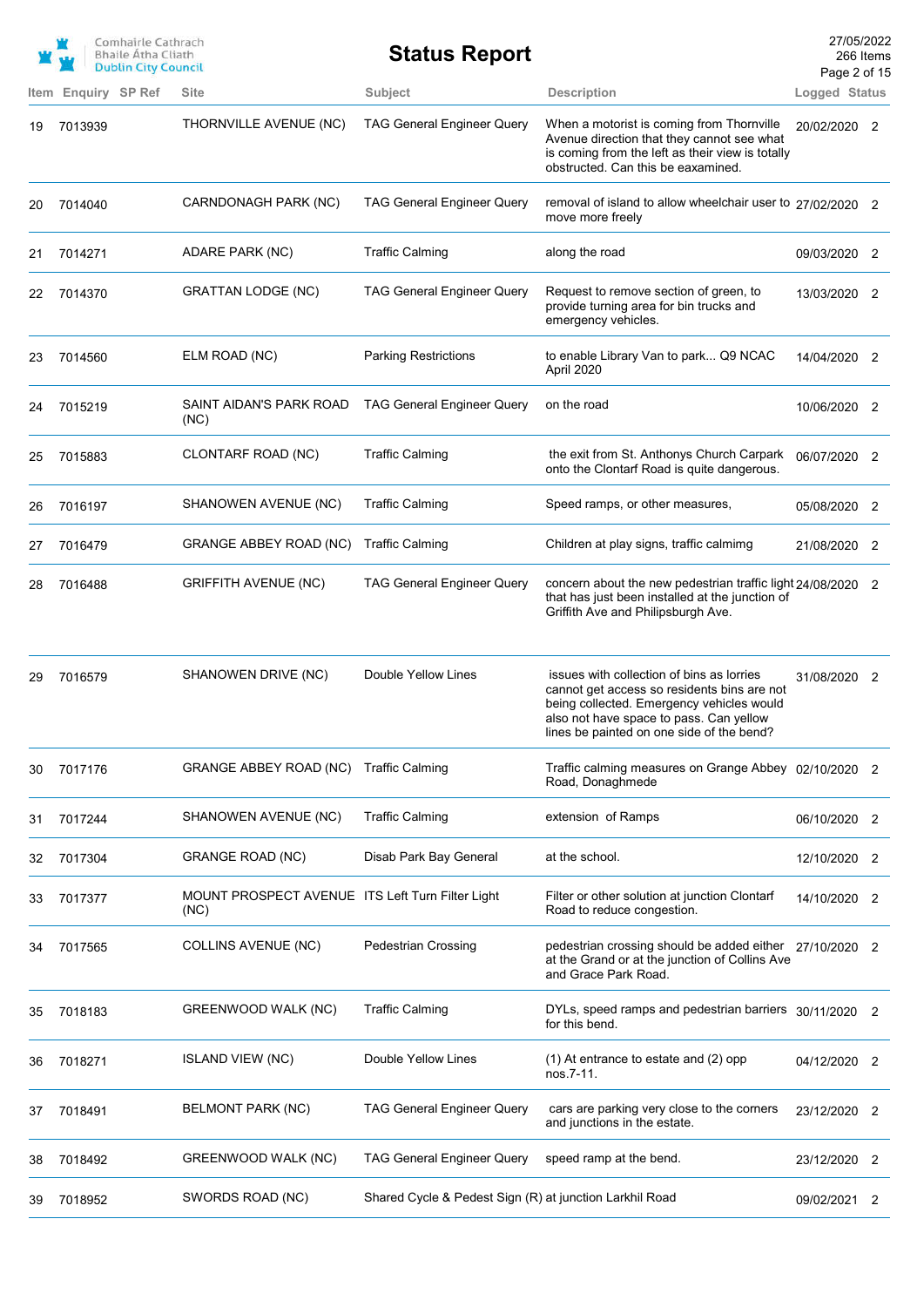|    |                     | Comhairle Cathrach<br><b>Bhaile Atha Cliath</b><br><b>Dublin City Council</b> |                                                   | <b>Status Report</b>              |                                                                                                                                                                                                                                                                             | 27/05/2022<br>Page 3 of 15 | 266 Items                  |
|----|---------------------|-------------------------------------------------------------------------------|---------------------------------------------------|-----------------------------------|-----------------------------------------------------------------------------------------------------------------------------------------------------------------------------------------------------------------------------------------------------------------------------|----------------------------|----------------------------|
|    | Item Enquiry SP Ref |                                                                               | <b>Site</b>                                       | Subject                           | <b>Description</b>                                                                                                                                                                                                                                                          | Logged Status              |                            |
| 40 | 7018953             |                                                                               | SAINT AIDAN'S PARK ROAD<br>(NC)                   | Mini Roundabout                   | Bollard or mini-roundabout o/s No.45                                                                                                                                                                                                                                        | 09/02/2021 2               |                            |
| 41 | 7018970             |                                                                               | <b>WOODBINE PARK (NC)</b>                         | Speed Ramps                       | There are a series of speedbumps on the<br>Woodbine Drive road which should be<br>implemented on the Woodbine park road<br>also.                                                                                                                                            | 10/02/2021 2               |                            |
| 42 | 7019279             |                                                                               | CLONSHAUGH ROAD (NC)                              | <b>TAG General Engineer Query</b> | Barriers & signage to prevent HGV's<br>entering Clonshaugh Road.                                                                                                                                                                                                            | 01/03/2021 2               |                            |
| 43 | 7019343             |                                                                               | TONLEGEE ROAD (NC)                                | <b>TAG General Engineer Query</b> | A reposition of the lights at the junction and<br>the inclusion of zebra/pelican crossings at<br>the other areas mentioned                                                                                                                                                  | 04/03/2021 2               |                            |
| 44 | 7019390             |                                                                               | SAINT BRIGID'S ROAD (NC)                          | <b>TAG General Engineer Query</b> | Speed reduction measures, signage,<br>barriers                                                                                                                                                                                                                              | 08/03/2021 2               |                            |
| 45 | 7019523             |                                                                               | HOLYWELL ROAD (NC)                                | <b>Traffic Calming</b>            | Implementing speed ramps, 2 or 3 ramps at 18/03/2021 2<br>equal distance along the road                                                                                                                                                                                     |                            |                            |
| 46 | 7019578             |                                                                               | ELMFIELD AVENUE (NC)                              | Roundabout (Rescind)              | Remove the painted roundabout as it is<br>totally ignored and causing issues locally                                                                                                                                                                                        | 23/03/2021 2               |                            |
| 47 | 7019579             |                                                                               | HOWTH ROAD NUMBER 150<br>(NC)                     | <b>Traffic Calming</b>            | Circle K garage on the Howth Road,<br>Blackbanks, Raheny, Dublin 5. traffic<br>calming measures to slow traffic down on<br>the Howth Road between Raheny Library<br>and Blackbanks, Raheny such as rumble<br>strips and slow signs on poles and on the<br>road surface etc. | 23/03/2021                 | $\overline{\phantom{0}}^2$ |
| 48 | 7019633             |                                                                               | <b>GREENCASTLE ROAD (NC)</b>                      | <b>TAG General Engineer Query</b> | We would still like to have the mini<br>roundabout investigated as it is causing a lot<br>of annoyance for motorists etc. exiting from<br>Greencastle Parade.                                                                                                               | 25/03/2021 2               |                            |
|    | 7019777             |                                                                               | MOUNT PROSPECT AVENUE Traffic Calming<br>(NC)     |                                   | the community would benefit from features 01/04/2021<br>such as a slow sign and/or a speed bump.                                                                                                                                                                            |                            |                            |
| 50 | 7019825             |                                                                               | THE GROVE (NC)                                    | Speed Ramps                       | <b>Entrance to Grove Estate</b>                                                                                                                                                                                                                                             | 06/04/2021 2               |                            |
| 51 | 7019855             |                                                                               | ELM MOUNT AVENUE (NC)                             | Double Yellow Lines               | Placing double yellow lines across the<br>shared driveway going 5/6ft past the shared<br>driveway end point on both sides.                                                                                                                                                  | 08/04/2021                 | 2                          |
| 52 | 7019883             |                                                                               | HOWTH ROAD (NC)                                   | <b>TAG General Engineer Query</b> | Traffic lights and or traffic calming measures.08/04/2021                                                                                                                                                                                                                   |                            | 2                          |
| 53 | 7019905             |                                                                               | KILMORE DRIVE (NC)                                | <b>Traffic Calming</b>            | speed ramps installed like we have on<br>Beechlawn Avenue and Kilmore Avenue.                                                                                                                                                                                               | 12/04/2021 2               |                            |
| 54 | 7020034             |                                                                               | <b>VERNON HEATH (NC)</b>                          | Double Yellow Lines               | We feel double yellow lines would help the<br>situation                                                                                                                                                                                                                     | 16/04/2021 2               |                            |
| 55 | 7020055             |                                                                               | ROSEGLEN AVENUE (NC)                              | <b>Traffic Calming</b>            | arrange for the engineers to examine<br>Roseglen Avenue and to recommend safety<br>measures to slow traffic down.                                                                                                                                                           | 20/04/2021 2               |                            |
| 56 | 7020077             |                                                                               | MOUNT PROSPECT AVENUE Pedestrian Crossing<br>(NC) |                                   | I believe the Mount Prospect Avenue has<br>become too dangerous to cross unaided with<br>children.                                                                                                                                                                          | 21/04/2021 2               |                            |
| 57 | 7020103             |                                                                               | SHELMARTIN AVENUE (NC)                            | Speed Ramps                       | installing some ramps on the road,<br>especially entering and near the bottom<br>corner would be a huge benefit plus if they<br>could add yellow lines on the corner, and<br>perhaps repaint the No Entry sign at the top<br>would be great.                                | 21/04/2021 2               |                            |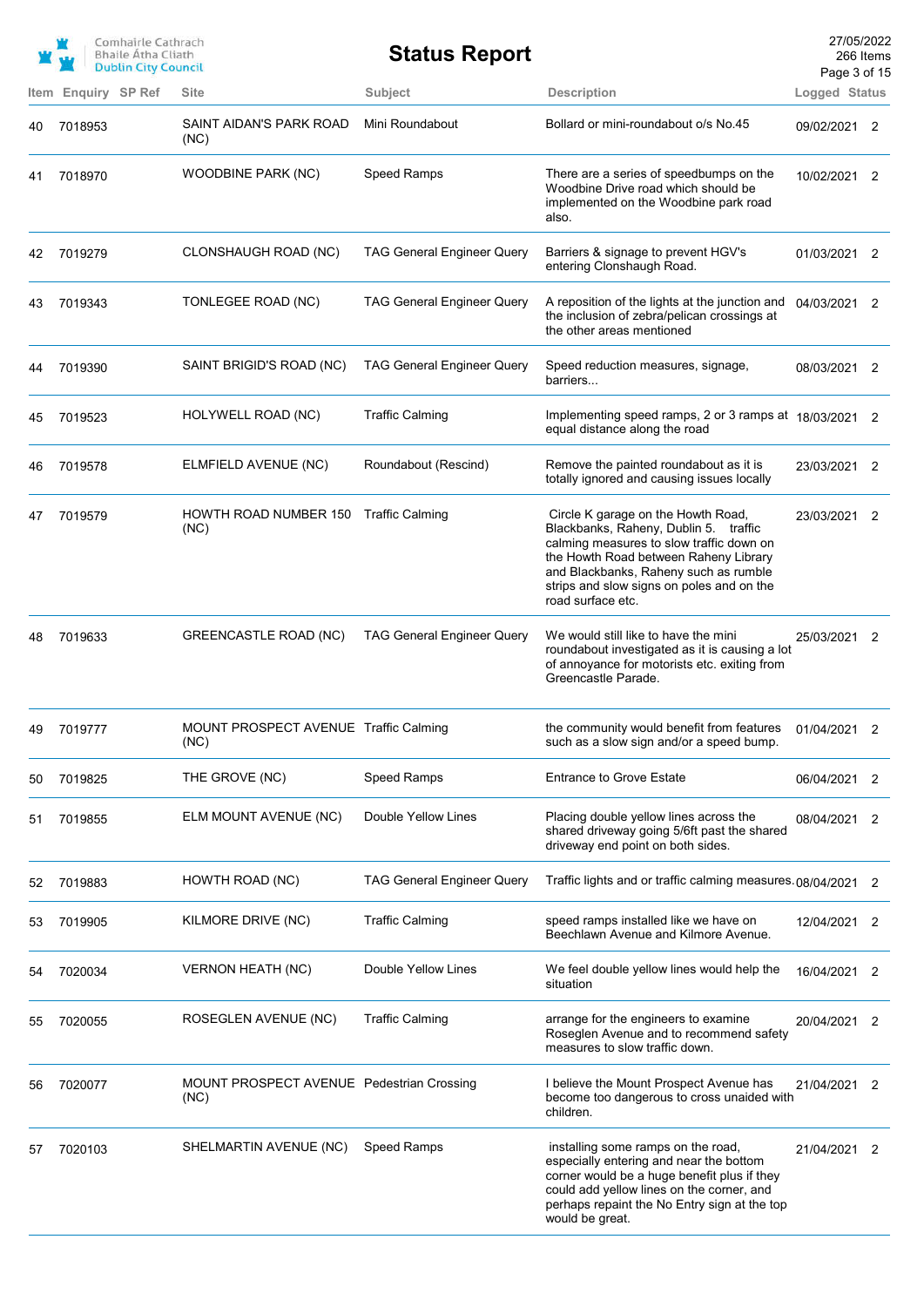|    |                     | Comhairle Cathrach<br><b>Bhaile Atha Cliath</b><br><b>Dublin City Council</b> |                                                    | <b>Status Report</b>              |                                                                                                                                                                                                                                           | 27/05/2022<br>Page 4 of 15 | 266 Items |
|----|---------------------|-------------------------------------------------------------------------------|----------------------------------------------------|-----------------------------------|-------------------------------------------------------------------------------------------------------------------------------------------------------------------------------------------------------------------------------------------|----------------------------|-----------|
|    | Item Enquiry SP Ref |                                                                               | Site                                               | Subject                           | <b>Description</b>                                                                                                                                                                                                                        | Logged Status              |           |
| 58 | 7020108             |                                                                               | DUNLUCE ROAD (NC)                                  | Speed Ramps                       | Need for ramps on Dunluce Road to address 21/04/2021<br>speeding                                                                                                                                                                          |                            | 2         |
| 59 | 7020198             |                                                                               | OSCAR TRAYNOR ROAD (NC) TAG General Engineer Query |                                   | A redesigned junction. Built a new 'Y' shaped 26/04/2021<br>road inside the green area beside the<br>junction                                                                                                                             |                            | 2         |
| 60 | 7020303             |                                                                               | SHELMARTIN AVENUE (NC)                             | <b>Traffic Calming</b>            | Certainly speed ramps and repainting of<br>road markings would help and would be<br>relatively easy to implement.                                                                                                                         | 30/04/2021 2               |           |
| 61 | 7020317             |                                                                               | MONTROSE PARK (NC)                                 | <b>TAG General Engineer Query</b> | Review all traffic & parking measures in the 30/04/2021 2<br>area.                                                                                                                                                                        |                            |           |
| 62 | 7020381             |                                                                               | <b>AVONDALE PARK (NC)</b>                          | <b>Traffic Calming</b>            | Traffic Calming and/or Signage                                                                                                                                                                                                            | 05/05/2021 2               |           |
| 63 | 7020385             |                                                                               | RAHENY ROAD (NC)                                   | Double Yellow Lines               | DYL's left hand side of slip road linking<br>Raheny Road to Woodbine Park                                                                                                                                                                 | 06/05/2021                 | 2         |
| 64 | 7020413             |                                                                               | ANNADALE AVENUE (NC)                               | <b>TAG General Engineer Query</b> | Bollards, Line marking, Parking Prohibition,<br>Speeding / Traffic Calming, Traffic Signs                                                                                                                                                 | 07/05/2021                 | 2         |
| 65 | 7020420             |                                                                               | KILMORE ROAD (NC)                                  | No Right Turn                     | No right turn from Kimore Road onto<br>Ardmore Drive, to resolve safety issues at<br>this junction.                                                                                                                                       | 10/05/2021 2               |           |
| 66 | 7020460             |                                                                               | KINCORA ROAD (NC)                                  | <b>Speed Ramps</b>                | review of the road, implementation of road<br>width speed bumps with a higher incline,<br>more signage, and markings on the road.<br>Another possibility could be the introduction<br>of chicanes (similar to those in Mount<br>Merrion). | 11/05/2021                 | - 2       |
| 67 | 7020525             |                                                                               | COLLINSWOOD (NC)                                   | <b>Traffic Calming</b>            | Speed ramps installed on this main artery<br>road throughout, Appropriate signage to<br>motorist indicating children at play, Speed<br>Limit signage erected to remind drivers of<br>the actual limit to stay within                      | 12/05/2021                 | 2         |
| 68 | 7020604             |                                                                               | ALL SAINTS DRIVE (NC)                              | Double Yellow Lines               | DYLs requested for this junction, due to<br>constant parking by school traffic.                                                                                                                                                           | 18/05/2021                 | 2         |
| 69 | 7020716             |                                                                               | <b>GRIFFITH AVENUE (NC)</b>                        | <b>Pedestrian Crossing</b>        | The installation of pedestrian traffic lights<br>and alterations be made to the speed bumps<br>at the intersection of Tolka Estate Road and<br>Griffith Avenue.                                                                           | 24/05/2021                 | 2         |
| 70 | 7020785             |                                                                               | ELMFIELD AVENUE (NC)                               | Double Yellow Lines               | Trucks and Cars parking on dangerous bend 27/05/2021 2<br>and narrow entry to Green Area impacting<br>flow of traffic and impeding the view of<br>motorists and pedestrians during the day<br>and overnight                               |                            |           |
| 71 | 7020952             |                                                                               | <b>GRANGE ROAD (NC)</b>                            | <b>Traffic Calming</b>            | traffic calming measures can be put in place 08/06/2021 2<br>to slow traffic down between the railway<br>bridge and the Donaghmede roundabout.                                                                                            |                            |           |
| 72 | 7021015             |                                                                               | BRIARFIELD GROVE (NC)                              | Double Yellow Lines               | Installing double yellow lines at the corners<br>of the junction of Briarfield Grove/ Briarfield<br>Road                                                                                                                                  | 09/06/2021                 | 2         |
| 73 | 7021112             |                                                                               | MILLBROOK ROAD (NC)                                | <b>Traffic Calming</b>            | More traffic calming messures between<br>mentioned starting and finishing points,<br>preferably more robust speed ramps.                                                                                                                  | 16/06/2021                 | 2         |
| 74 | 7021182             |                                                                               | MALAHIDE ROAD (NC)                                 | <b>Pedestrian Crossing</b>        | There are not pedestrian crossing lights on<br>the North and East Crossings. It is therefore,<br>dangerous for pedestrians to cross at this<br>junction.                                                                                  | 18/06/2021                 | 2         |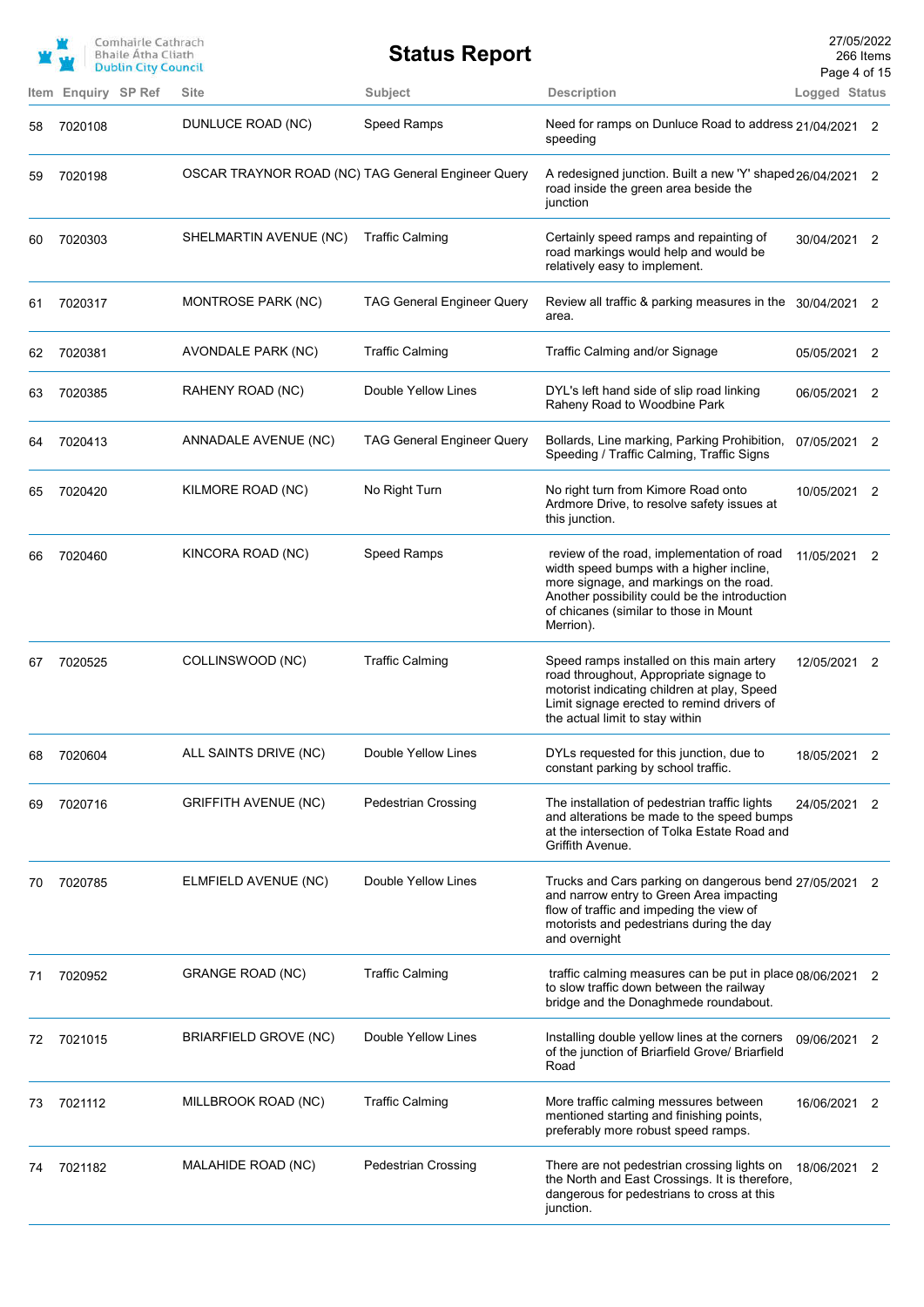|    |                     | Comhairle Cathrach<br><b>Bhaile Atha Cliath</b><br><b>Dublin City Council</b> |                                     | <b>Status Report</b>              |                                                                                                                                                                                                                                                                                                                    | 27/05/2022<br>Page 5 of 15 | 266 Items |
|----|---------------------|-------------------------------------------------------------------------------|-------------------------------------|-----------------------------------|--------------------------------------------------------------------------------------------------------------------------------------------------------------------------------------------------------------------------------------------------------------------------------------------------------------------|----------------------------|-----------|
|    | Item Enquiry SP Ref |                                                                               | Site                                | Subject                           | <b>Description</b>                                                                                                                                                                                                                                                                                                 | Logged Status              |           |
| 75 | 7021207             |                                                                               | KILLESTER AVENUE (NC)               | <b>Pedestrian Crossing</b>        | There is no pedestrian crossing at the lights 21/06/2021 2<br>when crossing Killester Avenue at Malahide<br>Road, and is therefore dangerous to cross<br>the road.                                                                                                                                                 |                            |           |
| 76 | 7021212             |                                                                               | ASHCROFT (NC)                       | Speed Ramps                       | Speed ramps along the area marked in<br>yellow in the attached map                                                                                                                                                                                                                                                 | 22/06/2021 2               |           |
| 77 | 7021255             |                                                                               | <b>GREENDALE ROAD (NC)</b>          | <b>TAG General Engineer Query</b> | Monitor speeds, needs big ramps/ raised<br>pedestrian crossing to protect the users<br>Possibility of changing to a T junction?                                                                                                                                                                                    | 23/06/2021                 | 2         |
| 78 | 7021267             |                                                                               | FOXHILL AVENUE (NC)                 | <b>Traffic Calming</b>            | Request for signage for cars to slow down as 24/06/2021 2<br>children at play. There have been a number<br>of near misses involving cars and children<br>on our road                                                                                                                                               |                            |           |
| 79 | 7021340             |                                                                               | MALAHIDE ROAD (NC)                  | <b>Pedestrian Crossing</b>        | from Belmayne House Estate crossing the<br>Malahide Road at co ords<br>53.404948, -6.178102                                                                                                                                                                                                                        | 28/06/2021 2               |           |
| 80 | 7021348             |                                                                               | SAINT BRIGID'S ROAD (NC)            | <b>Traffic Calming</b>            | whilst not dismissing the idea of traffic<br>calming resist the installation of barriers<br>which would have a detrimental effect on the<br>community as well as businesses located in<br>Killester Village - not forgetting the impact<br>on those who will find themselves on the<br>wrong side of this barrier. | 29/06/2021 2               |           |
| 81 | 7021388             |                                                                               | STREAMVILLE ROAD (NC)               | Speed Ramps                       | Ramps are in place along this stretch of road 30/06/2021 2<br>but residents claim that they do little to slow<br>the traffic down that use this road. Maybe<br>extra ramps or different type of ramp.                                                                                                              |                            |           |
| 82 | 7021393             |                                                                               | SEAFIELD ROAD WEST (NC)             | Disab Park Bay Gen (Rescind)      | As confirmed above the designated<br>wheelchair space is never used.                                                                                                                                                                                                                                               | 30/06/2021 2               |           |
| 83 | 7021586             |                                                                               | <b>WESTPARK (NC)</b>                | Double Yellow Lines               | at the entrance to the estate and the<br>adjoining convent, which give rise to<br>potential traffic hazard. So I think restrictions<br>at the entrance is what should be assessed.                                                                                                                                 | 12/07/2021 2               |           |
| 84 | 7021591             |                                                                               | SHANLISS DRIVE (NC)                 | Speed Ramps                       | along the road                                                                                                                                                                                                                                                                                                     | 12/07/2021                 | 2         |
| 85 | 7021655             |                                                                               | ROSEGLEN AVENUE (NC)                | Double Yellow Lines               | Double Yellow Lines on the roadway at<br>Roseglen Avenue adjacent to the children's<br>playground. They also asks for signs to be<br>erected showing 'Slow-Children at Play'.                                                                                                                                      | 15/07/2021                 | 2         |
| 86 | 7021746             |                                                                               | GRANGE ABBEY DRIVE (NC) Speed Ramps |                                   | They suggest speed bumps could be a<br>worthwhile solution.                                                                                                                                                                                                                                                        | 20/07/2021                 | 2         |
| 87 | 7021879             |                                                                               | SEAPARK DRIVE (NC)                  | Speed Ramps                       | provision of speed cushions, 'Children at<br>Play' signs and speed limit signs on their<br>road.                                                                                                                                                                                                                   | 28/07/2021                 | 2         |
| 88 | 7021883             |                                                                               | TONLEGEE ROAD (NC)                  | <b>TAG General Engineer Query</b> | I would like your department to review this<br>with a view to changing the road markings<br>and the road signs to show the right lane is<br>for right hand turn only and the left lane to be<br>used as a left turn or continue straight.                                                                          | 29/07/2021 2               |           |
| 89 | 7021884             |                                                                               | MACROOM AVENUE (NC)                 | Speed Ramps                       | Macroom Avenue is the only road in the<br>surrounding area that does not have any<br>ramps on it,                                                                                                                                                                                                                  | 29/07/2021                 | 2         |
| 90 | 7021983             |                                                                               | CHELSEA GARDENS (NC)                | Double Yellow Lines               | Cars parking at two corners of Chelsea<br>gardens Clontarf Dublin 3, with a center line<br>that means you can't get around the corner<br>safely.                                                                                                                                                                   | 04/08/2021                 | 2         |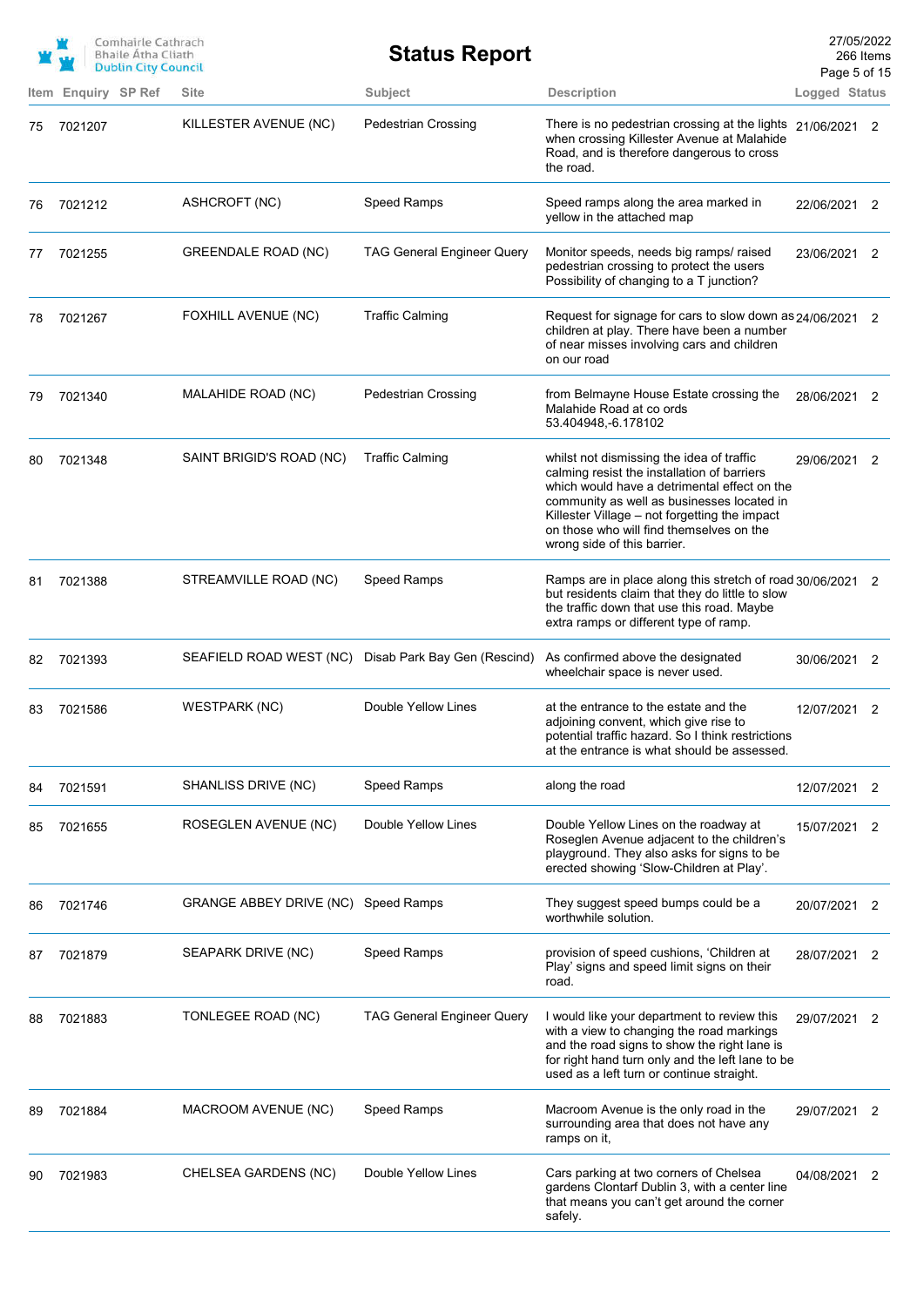|     |                     | Comhairle Cathrach<br><b>Bhaile Atha Cliath</b><br><b>Dublin City Council</b> |                                                  | <b>Status Report</b>       |                                                                                                                                                                                                                                                                                                                | 27/05/2022<br>Page 6 of 15 | 266 Items      |
|-----|---------------------|-------------------------------------------------------------------------------|--------------------------------------------------|----------------------------|----------------------------------------------------------------------------------------------------------------------------------------------------------------------------------------------------------------------------------------------------------------------------------------------------------------|----------------------------|----------------|
|     | Item Enquiry SP Ref |                                                                               | <b>Site</b>                                      | <b>Subject</b>             | <b>Description</b>                                                                                                                                                                                                                                                                                             | Logged Status              |                |
| 91  | 7021985             |                                                                               | CALDERWOOD ROAD (NC)                             | Disab Park Bay General     | I feel if there was a Wheelchair parking bay<br>on Calderwood Road we could provide a<br>better service for all our patients                                                                                                                                                                                   | 04/08/2021 2               |                |
| 92  | 7022059             |                                                                               | HIGH PARK (NC)                                   | <b>Pedestrian Crossing</b> | Could Dublin City Council investigate<br>whether it would be appropriate to install<br>pedestrian lights in the area?                                                                                                                                                                                          | 10/08/2021 2               |                |
| 93  | 7022123             |                                                                               | ALL SAINTS ROAD (NC)                             | Zebra Crossing             | Can the Council advise on the best<br>procedure to request the most appropriate<br>pedestrian crossing (minimum<br>intervention/hard infrastructure required) on<br>All Saints Road, between All Saints Park and<br>St. Anne's Park                                                                            | 13/08/2021 2               |                |
| 94  | 7022136             |                                                                               | MIDDLE THIRD (NC)                                | Double Yellow Lines        | Possibly a double yellow line instead of a<br>single yellow line                                                                                                                                                                                                                                               | 13/08/2021 2               |                |
| 95  | 7022213             |                                                                               | GRACE PARK HEIGHTS (NC) Traffic Calming          |                            | A constituent has requested the Council to<br>install better speed limit signage and traffic<br>calming measures in Grace Park Heights to<br>try and reduce speed and make the area<br>safer for children.                                                                                                     | 19/08/2021                 | 2              |
| 96  | 7022280             |                                                                               | PRIORSWOOD ROAD (NC)                             | <b>Pedestrian Crossing</b> | there is no traffic lights on the darndale link<br>road at bus stop 1259, and its a main road<br>that many kids have to cross and trying to<br>cross a busy road is dangerous for any<br>young kids and the old, and that is the only<br>wat you can cross the road as there is only<br>one path to walk down. | 23/08/2021                 | 2              |
| 97  | 7022316             |                                                                               | GREENWOOD DRIVE (NC)                             | Double Yellow Lines        | provide Double Yellow Lines for ten feet or<br>more at the wall in the lead up to his home.                                                                                                                                                                                                                    | 25/08/2021                 | 2              |
| 98  | 7022371             |                                                                               | <b>GRACE PARK MEADOWS</b><br>(NC)                | <b>Traffic Calming</b>     | Speed survey to be carried out.                                                                                                                                                                                                                                                                                | 31/08/2021                 | 2              |
| 99  | 7022410             |                                                                               | COOLATREE PARK (NC)                              | Speed Ramps                | Can traffic calming be introduced and can<br>children at play signs be put up on Coolatree<br>Park, Santry,                                                                                                                                                                                                    | 01/09/2021                 | 2              |
|     | 100 7022415         |                                                                               | FERRYCARRIG PARK (NC)                            | <b>Traffic Calming</b>     |                                                                                                                                                                                                                                                                                                                | 01/09/2021                 | 2              |
|     | 101 7022427         |                                                                               | MIDDLE THIRD (NC)                                | <b>Traffic Calming</b>     | rat run that is our home in the wonderful<br>leafy suburb of Killester.                                                                                                                                                                                                                                        | 02/09/2021                 | 2              |
|     | 102 7022562         |                                                                               | HARMONSTOWN ROAD (NC) Pedestrian Crossing        |                            | audible Pedestrian Crossing installed near<br>his home                                                                                                                                                                                                                                                         | 10/09/2021                 | 2              |
|     | 103 7022589         |                                                                               | HAZELWOOD COURT (NC)                             | <b>Yellow Box</b>          | The traffic is particularly heavy due to the<br>school and new nursing home opposite                                                                                                                                                                                                                           | 10/09/2021                 | $\overline{2}$ |
|     | 104 7022593         |                                                                               | BELTON PARK ROAD (NC)                            | Double Yellow Lines        | at junction Collins Ave                                                                                                                                                                                                                                                                                        | 10/09/2021                 | 2              |
|     | 105 7022616         |                                                                               | <b>GRANGEMORE ROAD (NC)</b>                      | <b>Traffic Calming</b>     | along the road                                                                                                                                                                                                                                                                                                 | 14/09/2021                 | 2              |
| 106 | 11114286 2836816    |                                                                               | CLONROSSE DRIVE (NC)                             | <b>Traffic Calming</b>     | Traffic Claming Measure required                                                                                                                                                                                                                                                                               | 15/09/2021                 | 2              |
|     | 107 7022666         |                                                                               | <b>GLENSHESK ROAD (NC)</b>                       | Speed Ramps                | Ramps to slow cars down and plenty of<br>colourful signage to display Children playing                                                                                                                                                                                                                         | 15/09/2021                 | 2              |
|     | 108 7022724         |                                                                               | KINCORA ROAD (NC)                                | Double Yellow Lines        | yellow lines were painted to reinforce where<br>the junction is                                                                                                                                                                                                                                                | 21/09/2021                 | 2              |
| 109 | 7022771             |                                                                               | <b>GRANGE ABBEY CRESCENT Speed Ramps</b><br>(NC) |                            | Speed ramps on approach to the school<br>from both sides                                                                                                                                                                                                                                                       | 22/09/2021                 | 2              |
|     |                     |                                                                               |                                                  |                            |                                                                                                                                                                                                                                                                                                                |                            |                |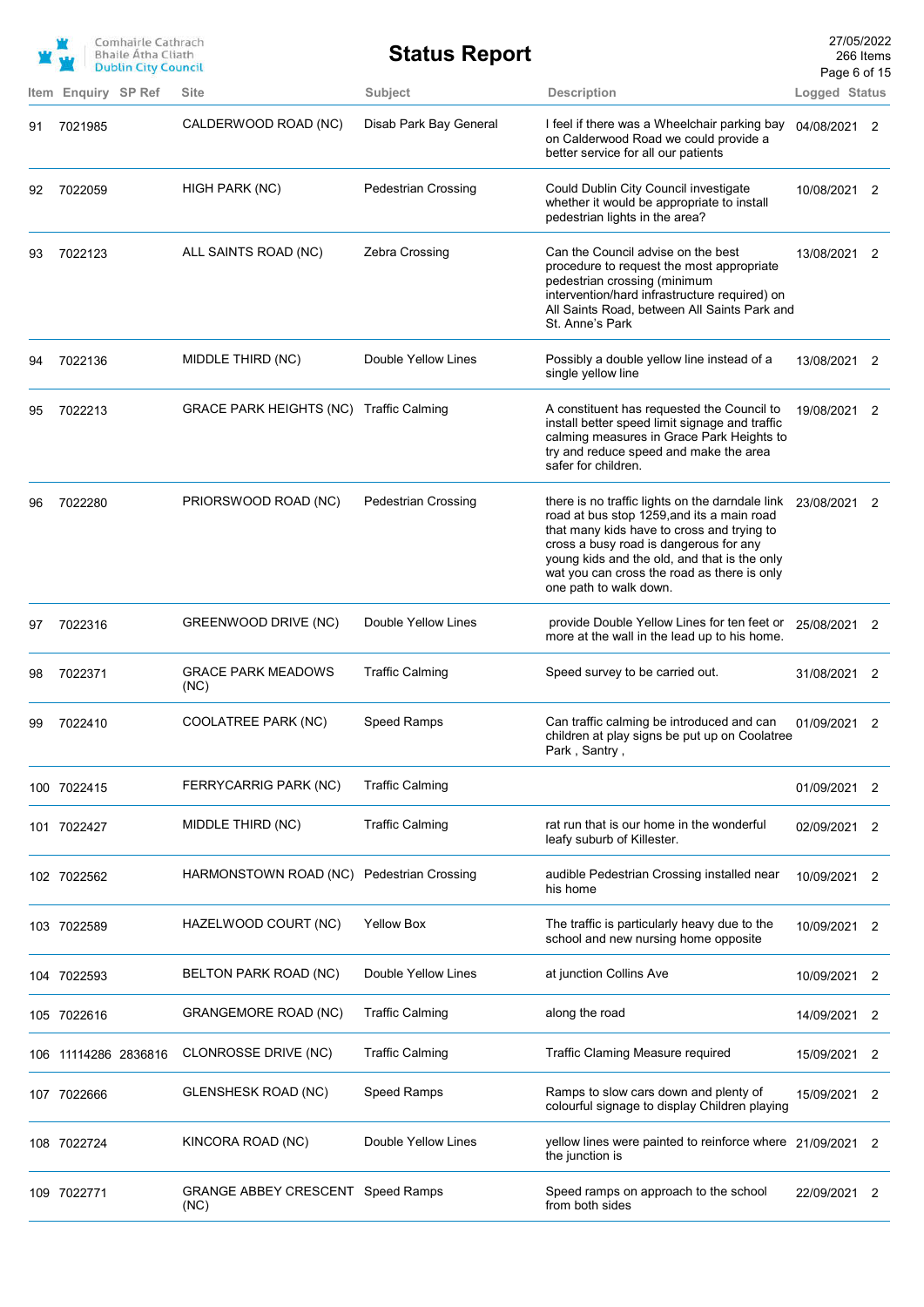|                     | Comhairle Cathrach<br><b>Bhaile Atha Cliath</b><br><b>Dublin City Council</b> |                                              | <b>Status Report</b>              |                                                                                                                                                                                                                                                                                                 | 27/05/2022<br>266 Items<br>Page 7 of 15 |    |
|---------------------|-------------------------------------------------------------------------------|----------------------------------------------|-----------------------------------|-------------------------------------------------------------------------------------------------------------------------------------------------------------------------------------------------------------------------------------------------------------------------------------------------|-----------------------------------------|----|
| Item Enquiry SP Ref |                                                                               | <b>Site</b>                                  | Subject                           | <b>Description</b>                                                                                                                                                                                                                                                                              | Logged Status                           |    |
| 110 7022879         |                                                                               | GREENCASTLE ROAD (NC)                        | <b>TAG General Engineer Query</b> | raised mine roundabout                                                                                                                                                                                                                                                                          | 28/09/2021                              | 2  |
| 111 7022880         |                                                                               | CILL EANNA (NC)                              | <b>Traffic Calming</b>            | Continuation of full-width speed bumps that 28/09/2021<br>would all-but force the driver to not<br>accelerate beyond 30 km/h for the full length<br>of Cill Éanna.                                                                                                                              |                                         | 2  |
| 112 7023036         |                                                                               | <b>COLLINS AVENUE (NC)</b>                   | <b>Pedestrian Crossing</b>        | unction of Collins Ave& Gracepark Rd really 07/10/2021 2<br>needs a 4 way pedestrian crossing                                                                                                                                                                                                   |                                         |    |
| 113 7023043         |                                                                               | SEAFIELD ROAD WEST (NC)                      | Disab Park Bay General            | A designated Taxi space/ Disabled parking<br>space would solve the issue.                                                                                                                                                                                                                       | 07/10/2021 2                            |    |
| 114 7023063         |                                                                               | COLLINS AVENUE (NC)                          | <b>Yellow Box</b>                 | Yellow box, with speed bumps approaching<br>the lights so cars have to slow down and<br>might think twice about breaking the lights,<br>thereby giving us time to turn into our drive                                                                                                           | 11/10/2021 2                            |    |
| 115 7023086         |                                                                               | HAMPSTEAD AVENUE (NC)                        | <b>Traffic Calming</b>            |                                                                                                                                                                                                                                                                                                 | 11/10/2021 2                            |    |
| 116 7023087         |                                                                               | AYRFIELD AVENUE (NC)                         | <b>Traffic Calming</b>            |                                                                                                                                                                                                                                                                                                 | 11/10/2021                              | -2 |
| 117 7023216         |                                                                               | GLENAAN ROAD (NC)                            | <b>Traffic Calming</b>            | This issue can be solved straight away with 18/10/2021 2<br>speed bumps. And if posssible a sign saying<br>a speed as children are at play.                                                                                                                                                     |                                         |    |
| 118 7023279         |                                                                               | <b>COLLINS PARK (NC)</b>                     | <b>Traffic Calming</b>            | Visibke warning signage erected to walls and 20/10/2021 2<br>poles within said residential area.<br>To include aspects of all traffic eg children at<br>play, motorists, pedestrians etc.                                                                                                       |                                         |    |
| 119 7023288         |                                                                               | SHANOWEN PARK (NC)                           | Double Yellow Lines               | The road is not wide enough for parking on<br>both sides. Ambulance and bin trucks can't<br>get access, Alternating yellow lines on<br>opposite sides of the road                                                                                                                               | 20/10/2021 2                            |    |
| 120 7023301         |                                                                               | SHANOWEN AVENUE (NC)                         | Double Yellow Lines               | The introduction of a double yellow line on<br>alternating sides of the road to<br>accommodate responsible parking but also<br>to provide traffic calming measures so<br>motorists cannot drive at an increased speed<br>in a straight line as there will be cars parked<br>on alternate sides. | 20/10/2021 2                            |    |
| 121 7023329         |                                                                               | GRACEFIELD ROAD (NC)                         | One-Way System                    | the road needs to be one way.                                                                                                                                                                                                                                                                   | 21/10/2021 2                            |    |
| 122 7023379         |                                                                               | THORNVILLE ROAD (NC)                         | <b>TAG General Engineer Query</b> | traffic engineers could re-examine this<br>location with a view to providing measures to<br>prevent the large articulated lorries from<br>accessing this area.                                                                                                                                  | 26/10/2021 2                            |    |
| 123 7023433         |                                                                               | GLENWOOD ROAD (NC)                           | <b>Traffic Calming</b>            | There is a large elderly population on this<br>road and they are very fearful of the<br>speeding here and ask if you can please<br>arrange for additional measures to slow<br>traffic down.                                                                                                     | 01/11/2021                              | 2  |
| 124 7023482         |                                                                               | CRESTFIELD AVENUE (NC)                       | <b>Traffic Calming</b>            | in the estate                                                                                                                                                                                                                                                                                   | 03/11/2021 2                            |    |
| 125 7023485         |                                                                               | HOWTH ROAD (NC)                              | <b>TAG General Engineer Query</b> | Extension to the barriers and speed ramps<br>for the buses along this road and on into<br>Killester Village                                                                                                                                                                                     | 04/11/2021 2                            |    |
| 126 7023568         |                                                                               | MOUNT PROSPECT AVENUE Zebra Crossing<br>(NC) |                                   | Request Uncontrolled Pedestrian Crossing<br>(Zebra) of Mount Prospect Avenue between<br>Seafield Avenue and Mount Prospect Park.                                                                                                                                                                | 08/11/2021                              | 2  |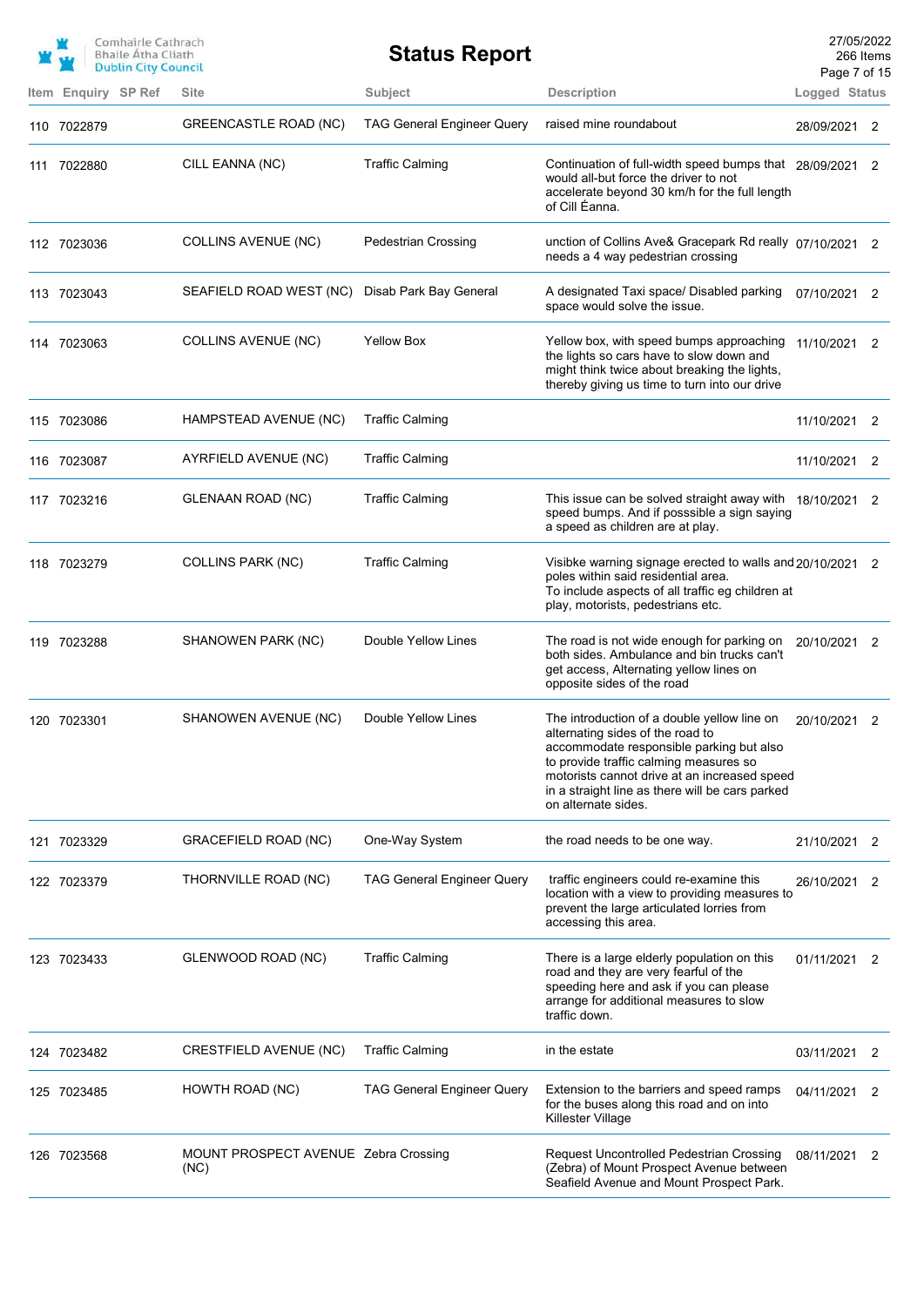|                     | Comhairle Cathrach<br><b>Bhaile Atha Cliath</b><br><b>Dublin City Council</b> |                                                    | <b>Status Report</b>              |                                                                                                                                                                                                                                                                                                                                     | 27/05/2022<br>Page 8 of 15 | 266 Items |
|---------------------|-------------------------------------------------------------------------------|----------------------------------------------------|-----------------------------------|-------------------------------------------------------------------------------------------------------------------------------------------------------------------------------------------------------------------------------------------------------------------------------------------------------------------------------------|----------------------------|-----------|
| Item Enquiry SP Ref |                                                                               | Site                                               | Subject                           | <b>Description</b>                                                                                                                                                                                                                                                                                                                  | Logged Status              |           |
| 127 7023659         |                                                                               | SHELMARTIN AVENUE (NC)                             | Double Yellow Lines               | double yellow lines at the junction of<br>Shielmartin Avenue and Brian Road (Dublin<br>3) as motorists are not following the rules of<br>the road and are parking too close to the<br>junction on an ongoing basis.                                                                                                                 | 15/11/2021 2               |           |
| 128 7023674         |                                                                               | LEIN ROAD (NC)                                     | <b>Traffic Calming</b>            | Signage to alert drivers to slow down and<br>that there are children playing.<br>Additional speed ramps                                                                                                                                                                                                                             | 16/11/2021 2               |           |
| 129 7023733         |                                                                               | MILLBROOK AVENUE (NC)                              | <b>Traffic Calming</b>            | More signage, speed warnings speed<br>camera. Possibly one way system and cycle<br>lane/ pedestrian walk way on grass verge<br>beside donnahies park                                                                                                                                                                                | 18/11/2021 2               |           |
| 130 7023836         |                                                                               | KILBARRACK AVENUE (NC)                             | <b>Traffic Calming</b>            | He states that traffic speeds around this<br>junction and asks for measures to slow<br>traffic down here.                                                                                                                                                                                                                           | 24/11/2021 2               |           |
| 131 7023865         |                                                                               | CLONTARF ROAD (NC)                                 | <b>Traffic Calming</b>            | Traffic calming measures for Howth Road<br>Mixed National School.                                                                                                                                                                                                                                                                   | 25/11/2021 2               |           |
| 132 7023906         |                                                                               | VERNON GROVE (NC)                                  | Double Yellow Lines               | Yellow lines on corners to alow for better<br>visuals for safer access.                                                                                                                                                                                                                                                             | 29/11/2021 2               |           |
| 133 7023943         |                                                                               | <b>GRIFFITH AVENUE (NC)</b>                        | Disab Park Bay General            | Could I apply for a second (and maybe even 30/11/2021 2<br>a third) designated disabled car parking<br>space to ensure accessibility for all. creation<br>of a smooth, paved, dished entry way for<br>access from road level disabled parking<br>space to the school entry gate so child can<br>travel from car to school entrance. |                            |           |
| 134 7023996         |                                                                               | SWORDS ROAD (NC)                                   | <b>TAG General Engineer Query</b> | The entrance and exit has no real flow in or $06/12/2021$ 2<br>out pedestrians think the road is a path. Its<br>also a blind spot coming out of the<br>apartments                                                                                                                                                                   |                            |           |
| 135 7023998         |                                                                               | CASTLE VIEW (NC)                                   | Double Yellow Lines               | blockage of access to and from my property $07/12/2021$ 2<br>/ garage situated at Castleview, Kincora Rd,<br>Clontarf.                                                                                                                                                                                                              |                            |           |
| 136 7024129         |                                                                               | SHANLISS DRIVE (NC)                                | <b>Traffic Calming</b>            | Second ramp                                                                                                                                                                                                                                                                                                                         | 13/12/2021                 | 2         |
| 137 7024205         |                                                                               | SHANOWEN PARK (NC)                                 | Single Yellow Line                | Single yellow line to prevent long term all<br>day commuter parking.                                                                                                                                                                                                                                                                | 17/12/2021 2               |           |
| 138 7024218         |                                                                               | GREENDALE AVENUE (NC)                              | <b>TAG General Engineer Query</b> | repainting the markings outside the main<br>entrance to the school on Greendale<br>Avenue.                                                                                                                                                                                                                                          | 20/12/2021 2               |           |
| 139 7024319         |                                                                               | BEAUVALE PARK (NC)                                 | Double Yellow Lines               | DYLs for sharp bend at 9A Beauvale Park,<br>as parked vehicles are causing a traffic<br>hazard.                                                                                                                                                                                                                                     | 07/01/2022 2               |           |
| 140 7024334         |                                                                               | SEAFIELD ROAD WEST (NC) TAG General Engineer Query |                                   | Railings are needed outside the school to<br>prevent the pupils from running out the<br>school gate and across the road<br>• A Zebra crossing, flashing amber beacons<br>and signage are needed to indicate where<br>pupils and adults should cross safely and<br>alert cars to the crossing                                        | 11/01/2022 2               |           |
| 141 7024401         |                                                                               | MAGENTA CRESCENT (NC)                              | Traffic Lights (new)              | I believe a sensor to facilitate residents<br>leaving the estate would greatly improve the<br>situation.                                                                                                                                                                                                                            | 14/01/2022 2               |           |
| 142 7024406         |                                                                               | BROOKWOOD AVENUE (NC) Traffic Calming              |                                   | I would appreciate if consideration could be 17/01/2022 2<br>given to traffic calming measures on<br>Brookwood Avenue from Brookwood Rise<br>Junction to Howth Road, speed ramps                                                                                                                                                    |                            |           |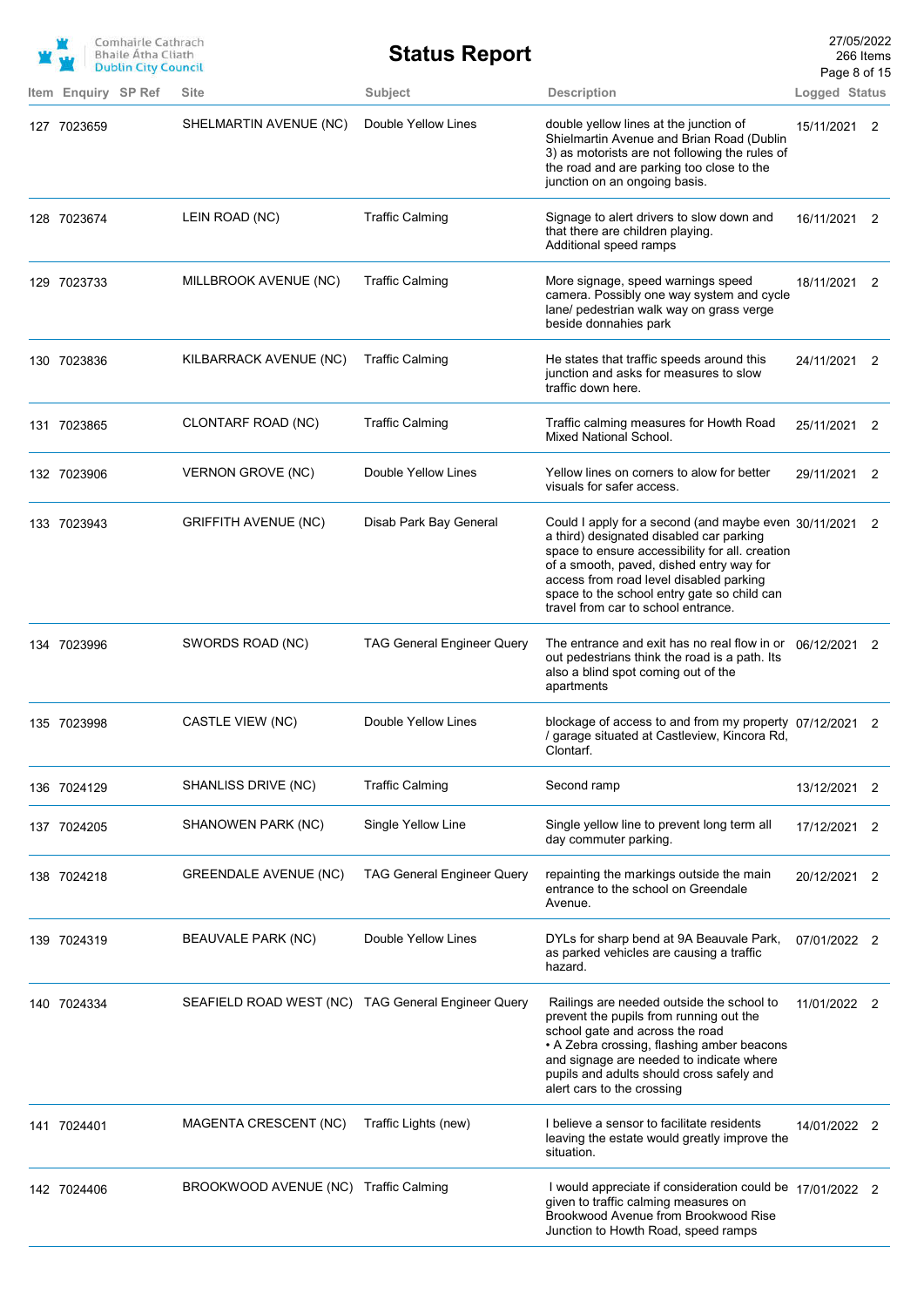|                     | Comhairle Cathrach<br><b>Bhaile Atha Cliath</b><br><b>Dublin City Council</b> |                                                 | <b>Status Report</b>              |                                                                                                                                                                                                                   | 27/05/2022<br>266 Items<br>Page 9 of 15 |  |
|---------------------|-------------------------------------------------------------------------------|-------------------------------------------------|-----------------------------------|-------------------------------------------------------------------------------------------------------------------------------------------------------------------------------------------------------------------|-----------------------------------------|--|
| Item Enquiry SP Ref |                                                                               | Site                                            | Subject                           | <b>Description</b>                                                                                                                                                                                                | Logged Status                           |  |
| 143 7024562         |                                                                               | BELTON PARK ROAD (NC)                           | <b>Traffic Calming</b>            | installation of a ramp on a roadway                                                                                                                                                                               | 25/01/2022 2                            |  |
| 144 7024617         |                                                                               | SHANARD ROAD (NC)                               | <b>Traffic Calming</b>            | There is a dangerous bend close to the end 27/01/2022 2<br>of Shanard Road (no .22) can traffic calming<br>be introduced to slow down/stop cars going<br>as fast                                                  |                                         |  |
| 145 7024622         |                                                                               | THE HOLE IN THE WALL<br>ROAD (NC)               | <b>TAG General Engineer Query</b> | Number of Speed Bumps should be installed 27/01/2022 2<br>as it is seen in the attachment<br>Digital speed indicator sign with yellow<br>flashing light can be installed                                          |                                         |  |
| 146 7024674         |                                                                               | SEAPARK DRIVE (NC)                              | <b>Traffic Calming</b>            | Installation of full width ramps that<br>significantly slow down cars while they<br>traverse would help solve this issue                                                                                          | 31/01/2022 2                            |  |
| 147 7024714         |                                                                               | CLANBOY ROAD (NC)                               | Double Yellow Lines (Extend)      | in the interest of safety and visibility, can the $02/02/2022$ 2<br>double yellow lines at the corner of Clanboy<br>Road/ Killester Avenue be extended as they<br>are far too short.                              |                                         |  |
| 148 7024717         |                                                                               | CLANREE ROAD (NC)                               | Double Yellow Lines               | requested double yellow lines to deal with<br>the parking problem on Clanree Road.                                                                                                                                | 02/02/2022 2                            |  |
| 149 7024780         |                                                                               | GLENDUN ROAD (NC)                               | Double Yellow Lines               | DYLs to alleviate hazards caused by parking 04/02/2022 2<br>by school traffic.                                                                                                                                    |                                         |  |
| 150 7024878         |                                                                               | <b>COLLINS AVENUE</b><br>EXTENSION (NC)         | <b>Pedestrian Crossing</b>        | need a predestination crossing outside the<br>gate                                                                                                                                                                | 10/02/2022 2                            |  |
| 151 7024912         |                                                                               | GLIN ROAD (NC)                                  | <b>Pedestrian Crossing</b>        | We need traffic lights, a pedestrian crossing 14/02/2022 2<br>or something on Glin Road and Greencastle<br>Road                                                                                                   |                                         |  |
| 152 7024922         |                                                                               | COLLINSWOOD (NC)                                | <b>Pedestrian Crossing</b>        | Pedestrian Crossings at each of this location 14/02/2022 2                                                                                                                                                        |                                         |  |
| 153 7024923         |                                                                               | SWORDS ROAD (NC)                                | <b>Pedestrian Crossing</b>        | a fourth pedestrian crossing this location                                                                                                                                                                        | 14/02/2022 2                            |  |
| 154 7024929         |                                                                               | CROMCASTLE ROAD (NC)                            | <b>Pedestrian Crossing</b>        | Due to the gate being installed it will lead to<br>a lot more people crossing from the school<br>to the youth club                                                                                                | 15/02/2022 2                            |  |
| 155 7024980         |                                                                               | SHANTALLA ROAD (NC)                             | <b>Pedestrian Crossing</b>        | Alternatively, removal of the mini roundabout 16/02/2022 2<br>and inclusion of traffic lights with pedestrian<br>lights would be better than the existing<br>arrangement which is unsafe for pedestrians          |                                         |  |
| 156 7024993         |                                                                               | HOWTH ROAD (NC)                                 | <b>Toucan Crossing</b>            | Toucan, puffin, or zebra crossing would<br>provide safe crossing infrastructure for<br>pedestrians and cyclists accessing St.<br>Anne's Park,                                                                     | 17/02/2022 2                            |  |
| 157 7024994         |                                                                               | SAINT ASSAM'S ROAD WEST Traffic Calming<br>(NC) |                                   | A sign up on both sides of the street to say<br>Children at Play / Check your Speed or<br>something to that effect.                                                                                               | 17/02/2022 2                            |  |
| 158 7025011         |                                                                               | ALL SAINTS ROAD (NC)                            | <b>TAG General Engineer Query</b> | If 4 No. steel bollards were installed it would 17/02/2022 2<br>stop cars from blocking the dropped kerb for<br>people in wheelchairs, mobility scooters,<br>kids on bicycles and push scooters, buggies,<br>etc. |                                         |  |
| 159 7025053         |                                                                               | BROOKWOOD RISE (NC)                             | <b>Parking Restrictions</b>       | DYLs & bollards to ensure access to<br>manholes.                                                                                                                                                                  | 21/02/2022 2                            |  |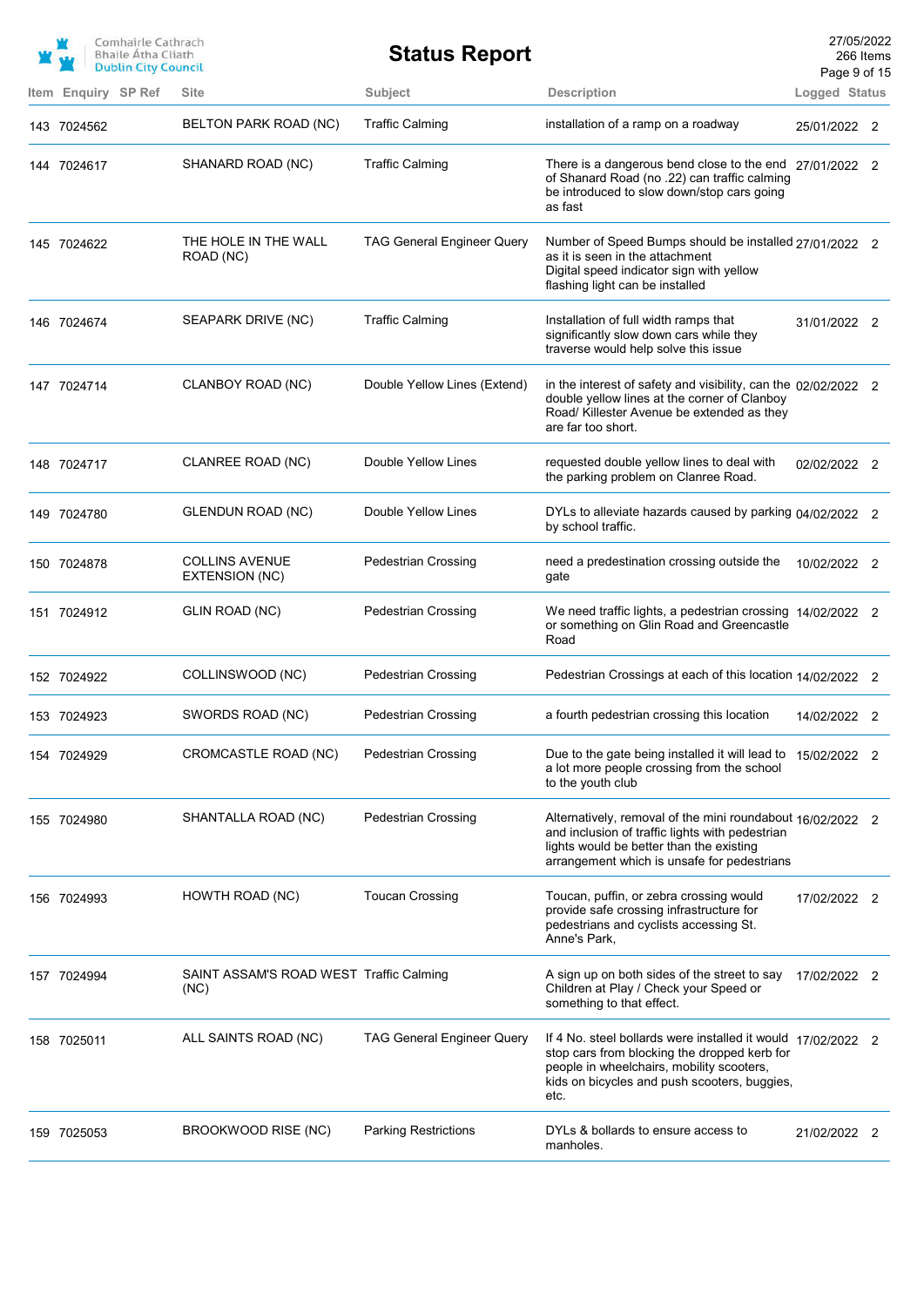|                     | Comhairle Cathrach<br><b>Bhaile Atha Cliath</b><br><b>Dublin City Council</b> |                                                     | <b>Status Report</b>   |                                                                                                                                                                                                                                                                                         | 27/05/2022<br>266 Items<br>Page 10 of 15 |  |
|---------------------|-------------------------------------------------------------------------------|-----------------------------------------------------|------------------------|-----------------------------------------------------------------------------------------------------------------------------------------------------------------------------------------------------------------------------------------------------------------------------------------|------------------------------------------|--|
| Item Enquiry SP Ref |                                                                               | <b>Site</b>                                         | Subject                | <b>Description</b>                                                                                                                                                                                                                                                                      | Logged Status                            |  |
| 160 7025056         |                                                                               | COOLOCK LANE (NC)                                   | <b>Yellow Box</b>      | In order to allow buses to take up their<br>position, we propose the installation of a new<br>yellow box, to keep the road way clear.<br>This yellow box will allow bus drivers to<br>service the bus stop, and then travel across<br>the lanes into the right turning lane.            | 22/02/2022 2                             |  |
| 161 7025138         |                                                                               | MARYFIELD DRIVE (NC)                                | Double Yellow Lines    | double-yellow lines needed at both ends of 24/02/2022 2<br>terminus to stop vehicles parking there                                                                                                                                                                                      |                                          |  |
| 162 7025166         |                                                                               | COLLINS AVENUE EAST (NC) TAG General Engineer Query |                        | There are traffic lights installed here but at<br>night apparently they aren't effective in<br>dealing with the speeding issue. She is at a<br>loss as to what will resolve it but would like<br>the area engineer/inspector to meet with her<br>to discuss what possibly could be done | 25/02/2022 2                             |  |
| 163 7025167         |                                                                               | KILMORE ROAD (NC)                                   | <b>Yellow Box</b>      | Addition of a yellow box would ease entry<br>and exit to both Beaumount Lodge<br>Transitional Care unit and Hazelwood Court                                                                                                                                                             | 25/02/2022 2                             |  |
| 164 7025247         |                                                                               | MOATVIEW DRIVE (NC)                                 | Roundabout             | If we got the high concrete roundabouts like 02/03/2022 2<br>on moatview avenue,                                                                                                                                                                                                        |                                          |  |
| 165 7025338         |                                                                               | MONTROSE PARK (NC)                                  | Disab Park Bay General | Disabled bays on Montrose Park                                                                                                                                                                                                                                                          | 07/03/2022 2                             |  |
| 166 7025339         |                                                                               | TONLEGEE ROAD (NC)                                  | Double Yellow Lines    | DYL's on the slip road on the opposite side<br>of the road from the houses.                                                                                                                                                                                                             | 07/03/2022 2                             |  |
| 167 7025366         |                                                                               | <b>GRIFFITH AVENUE (NC)</b>                         | Disab Park Bay General | at Scoil Mhuire Boys School                                                                                                                                                                                                                                                             | 09/03/2022 2                             |  |
| 168 7025395         |                                                                               | CELTIC PARK ROAD (NC)                               | Speed Ramps            | Speed bumps would ensure that cars slow<br>down on this residential area                                                                                                                                                                                                                | 09/03/2022 2                             |  |
| 169 7025468         |                                                                               | MIDDLE THIRD (NC)                                   | Disab Park Bay General | A marked parking space outside the front of 14/03/2022 2<br>the house.                                                                                                                                                                                                                  |                                          |  |
| 170 7025475         |                                                                               | COLLINS AVENUE (NC)                                 | Speed Cushions         | Has the Council considered this road for<br>speed cushions                                                                                                                                                                                                                              | 15/03/2022 2                             |  |
| 171 7025492         |                                                                               | <b>WATERMILL ROAD (NC)</b>                          | Left Turn Only         | Please can Left lane be marked turn left and 15/03/2022 2<br>straight through and r lane just be R turn as<br>no filter on traffic lights                                                                                                                                               |                                          |  |
| 172 7025654         |                                                                               | COLLINS AVENUE EAST (NC) Yellow Box                 |                        | Request for the installation of a "yellow box" 28/03/2022 2<br>outside "Le Cheile" Collins Avenue East                                                                                                                                                                                  |                                          |  |
| 173 7025768         |                                                                               | LIMEWOOD ROAD (NC)                                  | Double Yellow Lines    | Double Yellow Lines along the walled side of 01/04/2022 2<br>Limewood Road from the corner at the top of<br>the road to the junction with Tonlegee Road.                                                                                                                                |                                          |  |
| 174 7025847         |                                                                               | CLANMOYLE ROAD (NC)                                 | Double Yellow Lines    | at junction Collins Avenue East                                                                                                                                                                                                                                                         | 05/04/2022 2                             |  |
| 175 7025854         |                                                                               | <b>IVERAGH ROAD (NC)</b>                            | <b>Traffic Calming</b> | along the road                                                                                                                                                                                                                                                                          | 05/04/2022 2                             |  |
| 176 7025902         |                                                                               | CLONTARF ROAD (NC)                                  | <b>Traffic Calming</b> | Double yellow linesspeed<br>cameracontinuous white line to prohibit<br>overtaking.                                                                                                                                                                                                      | 07/04/2022 2                             |  |
| 177 7025913         |                                                                               | SAINT ASSAM'S AVENUE (NC) Speed Ramps               |                        | More, better quality speed ramps.                                                                                                                                                                                                                                                       | 07/04/2022 2                             |  |
| 178 7025965         |                                                                               | HOWTH ROAD (NC)                                     | <b>Traffic Calming</b> | traffic calming measures to slow traffic down 11/04/2022 2<br>on the Howth Road between Raheny Library<br>and Blackbanks, Raheny such as rumble<br>strips and slow signs on poles and on the<br>road surface etc.                                                                       |                                          |  |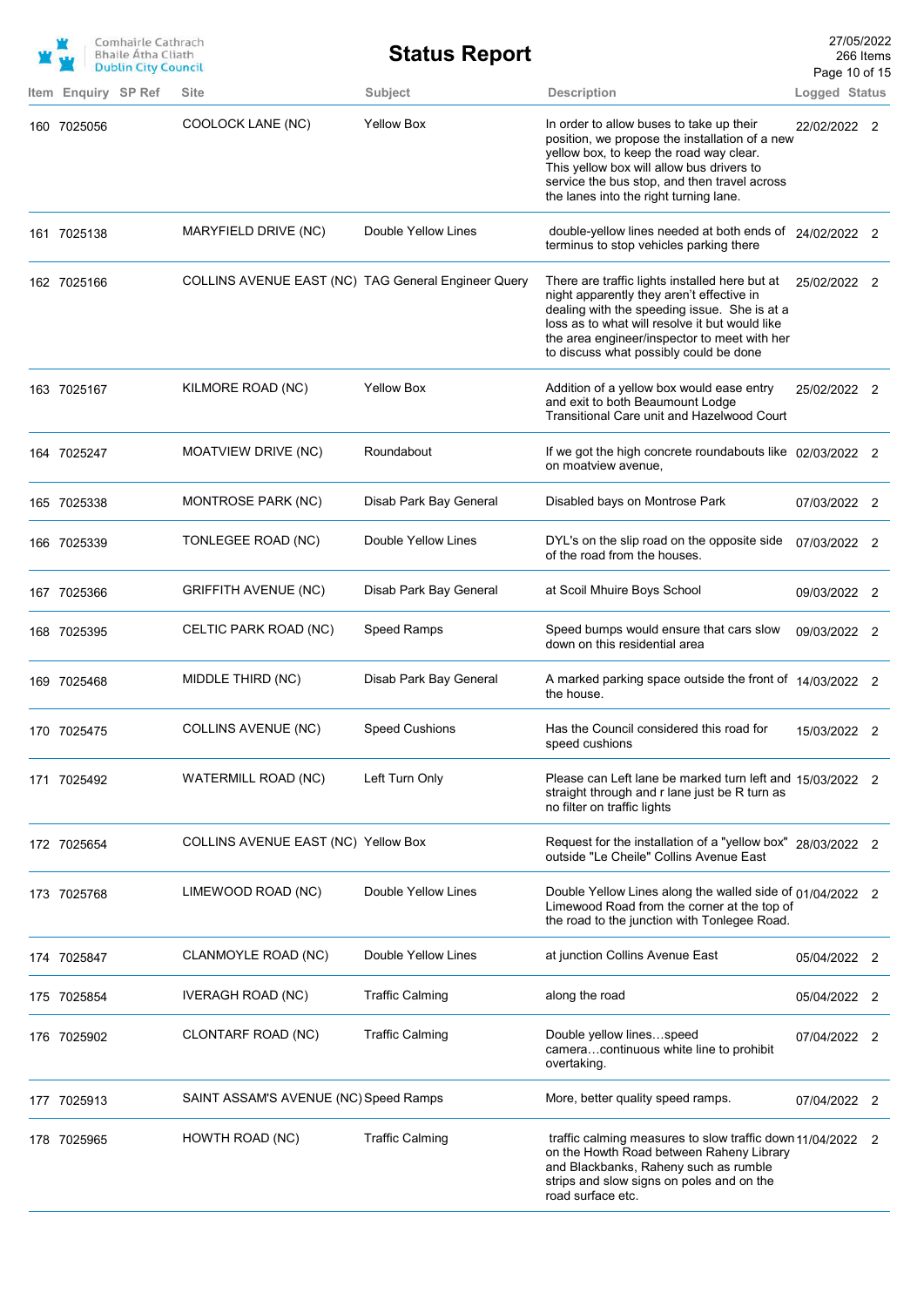|                     | Comhairle Cathrach<br><b>Bhaile Atha Cliath</b><br><b>Dublin City Council</b> |                                                    | <b>Status Report</b>              |                                                                                                                                                                                                                                                                                                           | 27/05/2022<br>Page 11 of 15 | 266 Items |
|---------------------|-------------------------------------------------------------------------------|----------------------------------------------------|-----------------------------------|-----------------------------------------------------------------------------------------------------------------------------------------------------------------------------------------------------------------------------------------------------------------------------------------------------------|-----------------------------|-----------|
| Item Enquiry SP Ref |                                                                               | <b>Site</b>                                        | Subject                           | <b>Description</b>                                                                                                                                                                                                                                                                                        | Logged Status               |           |
| 179 7025968         |                                                                               | <b>HOWTH JUNCTION</b><br>COTTAGES (NC)             | Stop Sign                         | Howth Junction Cottages, Kilbarrack, Dublin 11/04/2022 2<br>5 who asks if DCC can please provide a<br>'Stop sign' at the end of their road as cars<br>come around the corner here at high speed.                                                                                                          |                             |           |
| 180 7025973         |                                                                               | MALAHIDE ROAD (NC)                                 | School Warden                     | at the ped lights close to the junction of<br>Donnycarney Rd                                                                                                                                                                                                                                              | 11/04/2022 2                |           |
| 181 7025985         |                                                                               | MARINO MART (NC)                                   | <b>Yellow Box</b>                 | A new yellow box could roughly be 2 buses 12/04/2022 2<br>in length.                                                                                                                                                                                                                                      |                             |           |
| 182 7026016         |                                                                               | CHURCH AVENUE (NC)                                 | P&D/Permit Park (Change<br>Hours) | Extension of the current permit parking hours 12/04/2022 2<br>(7am to 7pm) until midnight, 7 days a week                                                                                                                                                                                                  |                             |           |
| 183 7026047         |                                                                               | SEAFIELD ROAD WEST (NC) TAG General Engineer Query |                                   | Widen the footpath outside St John the<br>Baptist Belgrove Junior Boys School,<br>Seafield Rd, Clontarf, by converting the 3<br>existing indented parking spaces to footpath                                                                                                                              | 13/04/2022 2                |           |
| 184 7026056         |                                                                               | ANNESLEY BRIDGE ROAD<br>(NC)                       | <b>Yellow Box</b>                 | At the junction of Addison Road and Annsley 14/04/2022 2<br>Bridge Road, it is very difficult to exit/enter<br>Addison Road now, with the new traffic<br>restrictions in place.                                                                                                                           |                             |           |
| 185 7026092         |                                                                               | ARDMORE DRIVE (NC)                                 | Traffic Lights (new)              | Installation of traffic controled junction.                                                                                                                                                                                                                                                               | 19/04/2022 2                |           |
| 186 7026097         |                                                                               | MILLBROOK AVENUE (NC)                              | <b>Traffic Calming</b>            | can provide safety measures/bollards at the 20/04/2022 2<br>junction of Millbrook Avenue with the Grange<br>Road.                                                                                                                                                                                         |                             |           |
| 187 7026146         |                                                                               | RICHMOND ROAD (NC)                                 | <b>TAG General Engineer Query</b> | f I may suggest that proper speeding sign or 21/04/2022 2<br>slow down visible signal be erected and<br>visible. Warning hazards signs and<br>narrowing road signs display in advance<br>from both side i.e. from Drumcondra road<br>and Fairview direction advising potential<br>danger and speed limit. |                             |           |
| 188 7026172         |                                                                               | CLONSHAUGH ROAD (NC)                               | 3.5 Tonne Limit                   | There exists the correct signage at both<br>these junctions but there's a lack of same at<br>the 3 intersection roundabouts at Riverside<br>Road, Riverside Park and Clonshaugh<br>Avenue.                                                                                                                | 21/04/2022 2                |           |
| 189 7026239         |                                                                               | STATION ROAD (NC)                                  | Double Yellow Lines (Extend)      | from the junction with Raheny Road right up 25/04/2022 2<br>to St. Joseph's Hospital, to prevent the<br>all-day DART commuter parking.                                                                                                                                                                    |                             |           |
| 190 7026549         |                                                                               | ALL SAINTS ROAD (NC)                               | <b>Children Crossing Sign</b>     | "Children-at-play" signs to reduce speeding<br>in this area.                                                                                                                                                                                                                                              | 09/05/2022 2                |           |
| 191 7026562         |                                                                               | THORNVILLE ROAD (NC)                               | Double Yellow Lines               | The cars parking here makes taking the turn 10/05/2022 2<br>dangerous.                                                                                                                                                                                                                                    |                             |           |
| 192 7026578         |                                                                               | RIVERSIDE PARK (NC)                                | <b>Traffic Calming</b>            | along the road                                                                                                                                                                                                                                                                                            | 10/05/2022 2                |           |
| 193 7026580         |                                                                               | ALL SAINTS ROAD (NC)                               | <b>Traffic Calming</b>            |                                                                                                                                                                                                                                                                                                           | 10/05/2022 2                |           |
| 194 7026581         |                                                                               | ABBEYFIELD (NC)                                    | <b>Traffic Calming</b>            |                                                                                                                                                                                                                                                                                                           | 10/05/2022 2                |           |
| 195 7026582         |                                                                               | MILLBROOK AVENUE (NC)                              | <b>TAG General Engineer Query</b> | 230A Corner                                                                                                                                                                                                                                                                                               | 10/05/2022 2                |           |
| 196 7026605         |                                                                               | PHILIPSBURGH AVENUE (NC) Single Yellow Line        |                                   | Single yellow line to alleviate issues caused 11/05/2022 2<br>by commuter parking.                                                                                                                                                                                                                        |                             |           |
| 197 7026614         |                                                                               | ELLENFIELD ROAD (NC)                               | <b>Traffic Calming</b>            | plus nearby locations                                                                                                                                                                                                                                                                                     | 11/05/2022 2                |           |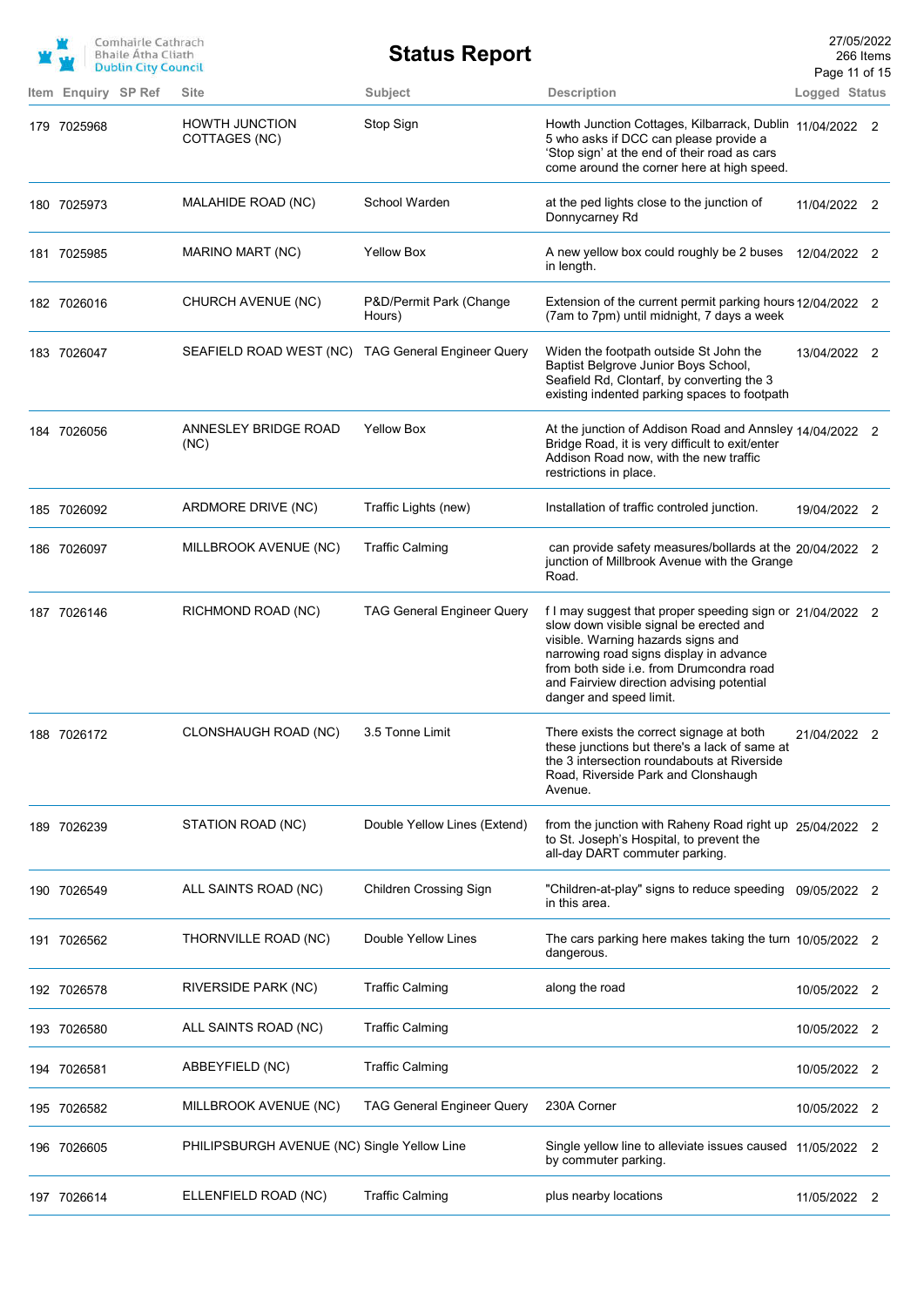|             | Comhairle Cathrach<br><b>Bhaile Atha Cliath</b><br><b>Dublin City Council</b> |                              | <b>Status Report</b>              |                                                                                                                                                                                                                        | 27/05/2022<br>Page 12 of 15 | 266 Items |
|-------------|-------------------------------------------------------------------------------|------------------------------|-----------------------------------|------------------------------------------------------------------------------------------------------------------------------------------------------------------------------------------------------------------------|-----------------------------|-----------|
|             | Item Enquiry SP Ref                                                           | <b>Site</b>                  | <b>Subject</b>                    | <b>Description</b>                                                                                                                                                                                                     | Logged Status               |           |
| 198 7026623 |                                                                               | OAKPARK AVENUE (NC)          | <b>TAG General Engineer Query</b> | junction Coolock Lane                                                                                                                                                                                                  | 12/05/2022 2                |           |
| 199 7026625 |                                                                               | FERRYCARRIG DRIVE (NC)       | Children Crossing Sign            | along the green area                                                                                                                                                                                                   | 12/05/2022 2                |           |
| 200 7026643 |                                                                               | FAIRVIEW STRAND (NC)         | <b>Yellow Box</b>                 | A yellow box to prevent stationary<br>northbound traffic                                                                                                                                                               | 13/05/2022 2                |           |
| 201 7023425 |                                                                               | RICHMOND ROAD (NC)           | P&D/Permit Parking                | Pay & display & permit parking for Richmond 29/10/2021 3<br>Road.                                                                                                                                                      |                             |           |
| 202 7000061 |                                                                               | <b>COLLINS AVENUE (NC)</b>   | <b>Pedestrian Crossing</b>        | At Junction Beaumont Rd / Grace Park Rd                                                                                                                                                                                | 26/10/2017 4                |           |
| 203 7012244 |                                                                               | <b>BROOKVILLE PARK (NC)</b>  | Double Yellow Lines (Extend)      | Extend DYLs along entire street.                                                                                                                                                                                       | 05/11/2019                  |           |
| 204 7013729 |                                                                               | SHANOWEN AVENUE (NC)         | Single Yellow Line                | Single yellow line for all of Shanowen<br>Avenue.                                                                                                                                                                      | 10/02/2020 4                |           |
| 205 7016784 |                                                                               | <b>GRIFFITH AVENUE (NC)</b>  | Double Yellow Lines               | Double yellow lines at cul de sac to allow<br>vehicles to turn.                                                                                                                                                        | 10/09/2020 4                |           |
| 206 7016877 |                                                                               | ELMFIELD WAY (NC)            | <b>Parking Restrictions</b>       | Request to resolve parking issues related to 15/09/2020 4<br>shops on Elmfield Rise.                                                                                                                                   |                             |           |
| 207 7017581 |                                                                               | ALL SAINTS PARK (NC)         | Double Yellow Lines               | Cars are parking on the corners of the<br>roundabout and are making visibility very<br>poor for drivers and pedestrians and the<br>road narrower for buses.                                                            | 28/10/2020 4                |           |
| 208 7017873 |                                                                               | TONLEGEE ROAD (NC)           | Yellow Box (Extend)               | half yellow box on Tonlegee Road on the far 12/11/2020 4<br>side from the entrance to Limewood Estate<br>could be extended.                                                                                            |                             |           |
| 209 7019234 |                                                                               | KILMORE CLOSE (NC)           | <b>Children Crossing Sign</b>     | "Children-at-play" signage requested due to 26/02/2021 4<br>traffic from Oscar Traynor Road using<br>Kilmore estate as a shortcut.                                                                                     |                             |           |
| 210 7019371 |                                                                               | <b>WOODBINE PARK (NC)</b>    | <b>Parking Restrictions</b>       | parking only allowed on one side of road                                                                                                                                                                               | 05/03/2021 4                |           |
| 211 7019634 |                                                                               | WATERMILL ROAD (NC)          | <b>Traffic Calming</b>            | pinch points and chicanes                                                                                                                                                                                              | 25/03/2021                  | 4         |
| 212 7019882 |                                                                               | FOXFIELD GREEN (NC)          | <b>TAG General Engineer Query</b> | Traffic Calming / DYL's at playground                                                                                                                                                                                  | 08/04/2021                  | 4         |
| 213 7020478 |                                                                               | ELMFIELD WAY (NC)            | <b>Traffic Calming</b>            | Traffic calming measures for Elmfield Way.                                                                                                                                                                             | 11/05/2021                  |           |
| 214 7020555 |                                                                               | KILLESTER PARK (NC)          | <b>Traffic Calming</b>            | requestingtraffic calming to slow down<br>speeding drivers, from the entrance of 'the<br>ring'.                                                                                                                        | 13/05/2021                  | 4         |
| 215 7020656 |                                                                               | <b>GRANGE PARK VIEW (NC)</b> | <b>Parking Restrictions</b>       | Additional markings or signage to prevent<br>vehicles from blocking accessible dishing.                                                                                                                                | 19/05/2021                  | 4         |
| 216 7020700 |                                                                               | FORTVIEW AVENUE (NC)         | <b>Children Crossing Sign</b>     | signs at the entrance to Fortivew indicting<br>children are at play and traffic needs to slow<br>down.                                                                                                                 | 21/05/2021                  |           |
| 217 7020898 |                                                                               | CARNDONAGH DRIVE (NC)        | Children Crossing Sign            | Erection of a Children at Play sign                                                                                                                                                                                    | 03/06/2021                  |           |
| 218 7021438 |                                                                               | <b>WHITETHORN RISE (NC)</b>  | Double Yellow Lines               | on the road.                                                                                                                                                                                                           | 02/07/2021                  | 4         |
| 219 7021473 |                                                                               | ROSEGLEN ROAD (NC)           | Double Yellow Lines               | if you can please arrange to provide Double 06/07/2021<br>Yellow Lines on the roadway adjacent to the<br>children's playground in Kilbarrack and also<br>to provide a safe crossing for children to the<br>playground. |                             | 4         |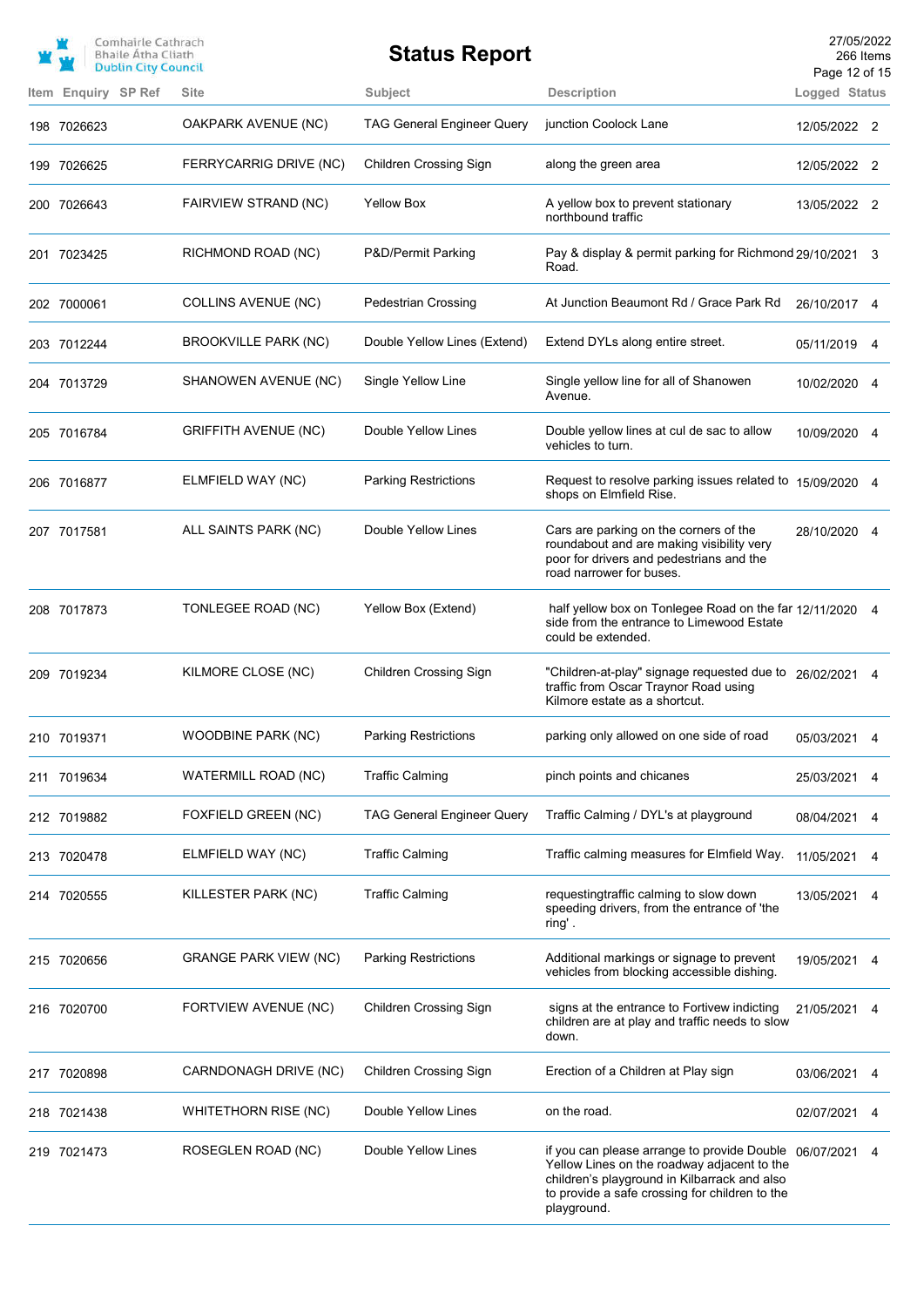|                     | Comhairle Cathrach<br><b>Bhaile Atha Cliath</b><br><b>Dublin City Council</b> |                           | <b>Status Report</b>              |                                                                                                                                                                                   | 27/05/2022<br>266 Items<br>Page 13 of 15 |   |
|---------------------|-------------------------------------------------------------------------------|---------------------------|-----------------------------------|-----------------------------------------------------------------------------------------------------------------------------------------------------------------------------------|------------------------------------------|---|
| Item Enquiry SP Ref |                                                                               | <b>Site</b>               | Subject                           | <b>Description</b>                                                                                                                                                                | Logged Status                            |   |
| 220 7021474         |                                                                               | WATERMILL ROAD (NC)       | Double Yellow Lines               | extend the existing Double Yellow Lines and 06/07/2021 4<br>additional safety measures requested.                                                                                 |                                          |   |
| 221 7021568         |                                                                               | KILMORE ROAD (NC)         | <b>Yellow Box</b>                 | yellow box needs to be in place at the<br>junction of kilmore road and Oscar traynor<br>road                                                                                      | 09/07/2021                               | 4 |
| 222 7021576         |                                                                               | SHANTALLA DRIVE (NC)      | <b>TAG General Engineer Query</b> | request for cul de sac sign                                                                                                                                                       | 09/07/2021                               | 4 |
| 223 7021588         |                                                                               | LOMOND AVENUE (NC)        | P&D/Permit Park (Change<br>Hours) | change inline with Melrose Ave, Waverley<br>Ave, and Inverness Rd as soon as possible.                                                                                            | 12/07/2021                               | 4 |
| 224 7021697         |                                                                               | <b>VERNON AVENUE (NC)</b> | One-Way System                    | one way system on Vernon Avenue,<br>Clontarf, particularly between Kincora Road<br>and Clontarf Road and for pedestrianisation<br>of Vernon Avenue, Clontarf to be<br>considered. | 16/07/2021                               |   |
| 225 7021698         |                                                                               | LOUGH DERG ROAD (NC)      | No Parking                        | extra no parking signage to be installed<br>around the green area at Lough Derg Rd                                                                                                | 16/07/2021 4                             |   |
| 226 7021886         |                                                                               | DOLLYMOUNT PARK (NC)      | One-Way System                    | a one- way system requested off Clontarf<br>road and on to Dollymount park.                                                                                                       | 29/07/2021                               |   |
| 227 7021981         |                                                                               | TONLEGEE ROAD (NC)        | <b>Parking Restrictions</b>       | cars are parking opposite the continuous<br>white line at the entrance of Limewood<br>Estate.                                                                                     | 04/08/2021 4                             |   |
| 228 7022037         |                                                                               | BRIAN AVENUE (NC)         | Double Yellow Lines               | to prevent parking on the corner of Brian<br>Avenue & Croydon Gardens.                                                                                                            | 06/08/2021                               | 4 |
| 229 7022343         |                                                                               | BROOKWOOD RISE (NC)       | Double Yellow Lines (Extend)      | Reinstate DYLs at 48-50 Brookwood Rise.                                                                                                                                           | 26/08/2021                               |   |
| 230 7022523         |                                                                               | CLONTARF ROAD (NC)        | Double Yellow Lines               | The section of road on the Clontarf Road<br>coming from the city centre across from the<br>Baths restaurant is very dangerous.                                                    | 08/09/2021                               |   |
| 231 7022833         |                                                                               | SYBIL HILL ROAD (NC)      | TAG General Engineer Query        | double yellow lines from the car park<br>entrance to provide a clear line of sight for<br>cars leaving the apartment car park.                                                    | 27/09/2021 4                             |   |
| 232 7023042         |                                                                               | CELTIC PARK AVENUE (NC)   | Double Yellow Lines               | request double yellow lines be painted here 07/10/2021<br>to reinforce the rule that parking is not<br>permitted.                                                                 |                                          |   |
| 233 7023306         |                                                                               | SHANOWEN AVENUE (NC)      | Double Yellow Lines               | request Double yellow lines be painted to<br>protect the 5meter parking limitations.                                                                                              | 20/10/2021                               | 4 |
| 234 7023524         |                                                                               | BRIARFIELD ROAD (NC)      | <b>Parking Restrictions</b>       | Investigation and application of Double<br>yellow lines on cul de sac corners on<br>Briarfield road.                                                                              | 05/11/2021 4                             |   |
| 235 7024216         |                                                                               | BRIARFIELD GROVE (NC)     | Double Yellow Lines               | Double Yellow on Briarfield Grove at the<br>green open space area, the garden area<br>and at the playground.                                                                      | 20/12/2021 4                             |   |
| 236 7024830         |                                                                               | CHURCH AVENUE (NC)        | Double Yellow Lines (Extend)      | requestingf yellow lines put down instead of 09/02/2022 4<br>free car spaces.                                                                                                     |                                          |   |
| 237 7024846         |                                                                               | KILBARRON DRIVE (NC)      | Double Yellow Lines               | request for Double Yellow lines on corners.                                                                                                                                       | 09/02/2022 4                             |   |
| 238 7024992         |                                                                               | BROOKVILLE PARK (NC)      | Double Yellow Lines               | request double yellow lines in the current<br>gap No. 8 Brookville Park to No. 11b.                                                                                               | 17/02/2022 4                             |   |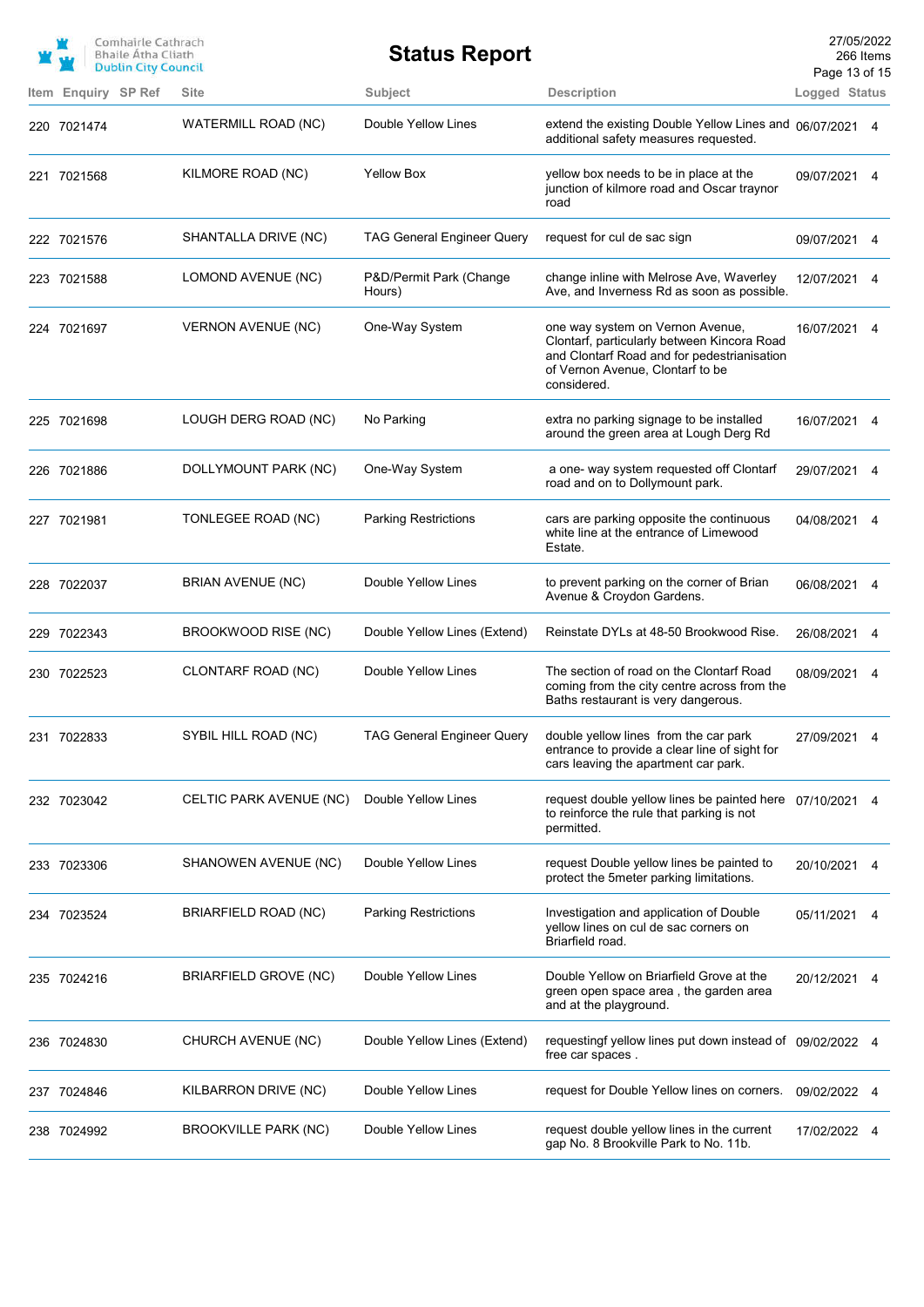|                     | Comhairle Cathrach<br><b>Bhaile Atha Cliath</b><br><b>Dublin City Council</b> |                                                                                 | <b>Status Report</b>          |                                                                                                                                                                                         | 27/05/2022<br>Page 14 of 15 | 266 Items |
|---------------------|-------------------------------------------------------------------------------|---------------------------------------------------------------------------------|-------------------------------|-----------------------------------------------------------------------------------------------------------------------------------------------------------------------------------------|-----------------------------|-----------|
| Item Enquiry SP Ref |                                                                               | <b>Site</b>                                                                     | Subject                       | <b>Description</b>                                                                                                                                                                      | Logged Status               |           |
| 239 7025083         |                                                                               | LOMOND AVENUE (NC)                                                              | Loading Bay (Rescind)         | The removal of the allocated loading bays<br>would alleviate the pressure on resident<br>permit holders of not being able to find<br>parking upon returning from work, shopping,<br>etc | 23/02/2022 4                |           |
| 240 7025135         |                                                                               | THE CRESCENT (NC)                                                               | Double Yellow Lines           | DCC to consider putting yellow lines or no<br>Parking sign at the end of 8 The Crescent,<br>Beaumont Road, Dublin 9 and 267<br>Collinswood.                                             | 24/02/2022 4                |           |
| 241 7025165         |                                                                               | CLANREE ROAD (NC)                                                               | <b>Traffic Calming</b>        | requesting traffic calming                                                                                                                                                              | 25/02/2022 4                |           |
| 242 7025346         |                                                                               | <b>GRANGEMORE ROAD (NC)</b>                                                     | No Right Turn                 | review the junction of Grangemore Road,<br>Dublin 13 and the Grange Road,<br>Donaghmede, Dublin 13 with a view to<br>providing a 'No Right Turn' during the peak<br>morning time.       | 08/03/2022 4                |           |
| 243 7025528         |                                                                               | COLLINS AVENUE EAST (NC) Bus Stop Marking                                       |                               | as part of Bus Connects, bus stop markings 21/03/2022 4<br>and associated signage/restrictions.                                                                                         |                             |           |
| 244 7025531         |                                                                               | KILBARRACK ROAD (NC)                                                            | <b>Bus Stop Marking</b>       | As part of Bus Connects, Bus Stop Markings 21/03/2022 4<br>and associated signage/restrictions.                                                                                         |                             |           |
| 245 7025532         |                                                                               | SWORDS ROAD (NC)                                                                | <b>Bus Stop Marking</b>       | As part of Bus Connects, Bus Stop Markings 21/03/2022 4<br>and associated signage/restrictions.                                                                                         |                             |           |
| 246 7025536         |                                                                               | OSCAR TRAYNOR ROAD (NC) Bus Stop Marking                                        |                               | As part of Bus Connects, Bus Stop Markings 21/03/2022 4<br>and associated signage/restrictions.                                                                                         |                             |           |
| 247 7025537         |                                                                               | <b>COLLINS AVENUE (NC)</b>                                                      | <b>Bus Stop Marking</b>       | As part of Bus Connects, Bus Stop Marking 21/03/2022 4<br>and associated signage/markings.                                                                                              |                             |           |
| 248 7025538         |                                                                               | ALFIE BYRNE ROAD (NC)                                                           | <b>Bus Stop Marking</b>       | As part of Bus Connects, Bus Stop Markings 21/03/2022 4<br>and associated signage/restrictions.                                                                                         |                             |           |
| 249 7025547         |                                                                               | CHURCHGATE AVENUE (NC) P&D/Permit Parking                                       |                               | requesting a $P \& D/P$ scheme for the road.                                                                                                                                            | 21/03/2022                  | - 4       |
| 250 7025703         |                                                                               | SEAFIELD ROAD WEST (NC) School Warden Crossing Box                              |                               | reduce the size of the school warden<br>crossing box outside the girls school.                                                                                                          | 30/03/2022 4                |           |
| 251 7025709         |                                                                               | CONQUER HILL AVENUE (NC) Disab Park Bay Resid (Rescind) Bay no longer required. |                               |                                                                                                                                                                                         | 30/03/2022 4                |           |
| 252 7025733         |                                                                               | CLANMAURICE ROAD (NC)                                                           | <b>Children Crossing Sign</b> | Request for "Child Safety" signage, On the<br>roadway going into Maypark Playground                                                                                                     | 31/03/2022 4                |           |
| 253 7025817         |                                                                               | HOWTH ROAD (NC)                                                                 | <b>Parking Restrictions</b>   | Review road markings, may need to alter<br>markings at driveways                                                                                                                        | 04/04/2022 4                |           |
| 254 7025867         |                                                                               | BRIARFIELD VILLAS (NC)                                                          | Double Yellow Lines           | request Double Yellow Lines on Briarfield<br>Villas and also at the corner of Briarfield<br>Grove                                                                                       | 06/04/2022                  |           |
| 255 7025869         |                                                                               | SWAN'S NEST AVENUE (NC)                                                         | Double Yellow Lines           | vehicles constantly park on this corner and<br>stretch of road constantly blocking the vision<br>of other motorists.                                                                    | 06/04/2022 4                |           |
| 256 7025956         |                                                                               | <b>GRANGE PARK VIEW (NC)</b>                                                    | <b>Parking Restrictions</b>   | cars are constantly parking there blocking<br>wheelchair access.                                                                                                                        | 11/04/2022                  |           |
| 257 7026040         |                                                                               | ARDLEA ROAD (NC)                                                                | <b>Parking Restrictions</b>   | People that are using these premises park<br>outside my house blocking my entrance. Is<br>there something you can do to stop this<br>happening.                                         | 13/04/2022 4                |           |
| 258 7026263         |                                                                               | MAYWOOD CRESCENT (NC)                                                           | Stop Sign                     | Stop signs to ensure that traffic from<br>Maywood Crescent has priority.                                                                                                                | 26/04/2022 4                |           |